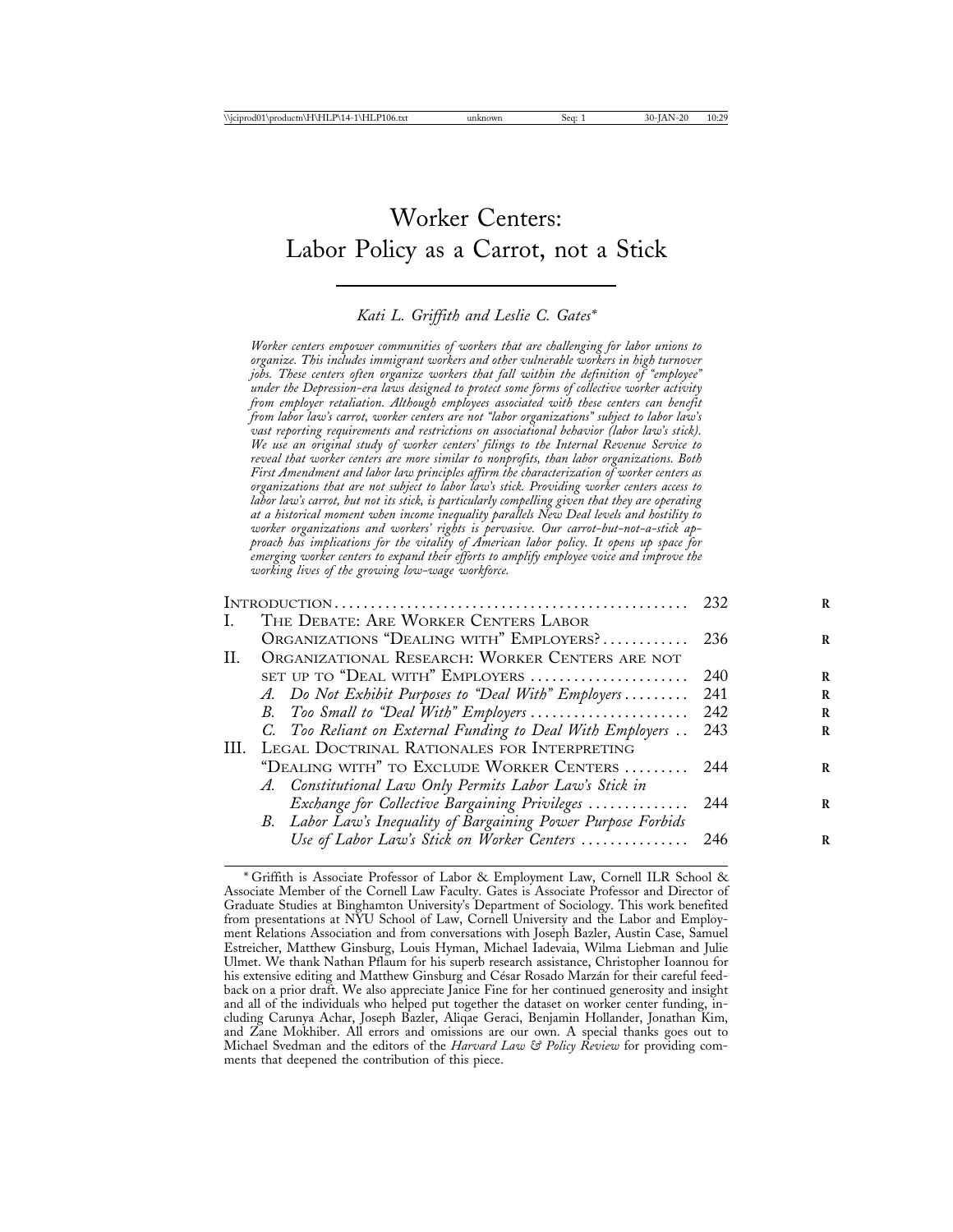| IV. POLICY RATIONALES FOR INTERPRETING "DEALING WITH" |  |
|-------------------------------------------------------|--|
|                                                       |  |
| A. Worker Centers Organize the Marginalized  252      |  |
|                                                       |  |
| C. Hostile Environment for Workers' Rights  254       |  |
| V. WORKER CENTERS AND THE FUTURE OF LABOR POLICY  255 |  |
|                                                       |  |
|                                                       |  |

#### **INTRODUCTION**

A novel worker organizational model called worker centers has helped to raise minimum wages at the state and local levels in the United States, despite persistent wage policy stagnation at the federal level.1 Worker centers have improved wages and working conditions for their participants through a combination of policy advocacy, collaborations with worker rights enforcement agencies,<sup>2</sup> service provision, and pressure on employers. Even though there are only approximately 226 centers nationwide,<sup>3</sup> worker centers have stoked policy debates in Washington about whether U.S. labor law restrictions apply to these groups.4

U.S. labor law provides employees with protections in some circumstances, and imposes restrictions on labor organizations in others. Through the National Labor Relations Act of 1935 (the NLRA) labor law protects some forms of collective activity among statutorily-defined "employees" to improve their work lives from employer interference (labor law's "carrot").<sup>5</sup> Employers cannot reprimand someone for joining in various types of collective actions with their peers. They cannot impose seemingly neutral, but overly restrictive, policies that limit employees' ability to communicate with one another.6 Employers cannot restrict employees, for instance, from dis-

<sup>1</sup> Kate Andrias, *The New Labor Law*, 126 YALE L. J. 2, 7 (2016) (attributing wage increases and other work benefits at the local and state levels to the efforts of alternative labor groups). *See also* Marion Crain & Ken Matheny, *Reimagining Labor Law: Beyond Unions, Notwithstanding Labor Law*, 4 U.C. IRVINE L. REV. 561, 562–65 (2014) ("The best hope for a revived labor movement appears to lie with new actors such as workers' centers . . . that can work in partnerships with established unions; class action plaintiffs' firms dedicated to enforcing workplace rights; and government agencies and attorneys general."); Héctor Cordero-Guzm´an, *Worker Centers, Worker Center Networks, and the Promise of Protections for Low-Wage Workers*, 18 JOURNAL OF LABOR & SOC'Y 31, 32–33 (2015) (identifying worker centers' network power). <sup>2</sup> *See e.g.*, Janice Fine et al., *Understanding Worker Center Trajectories, in* NO ONE SIZE

FITS ALL: WORKER ORGANIZATION, POLICY AND MOVEMENT FOR A NEW ECONOMIC AGE (2018); Andrew Elmore, *Collaborative Enforcement*, 10 NORTHEASTERN UNIV. L. REV. 72, 77–83 (2018); JANICE FINE, WORKER CENTERS: ORGANIZING COMMUNITIES AT THE

<sup>&</sup>lt;sup>3</sup> See Fine et al., *supra* note 2, at 10.<br><sup>4</sup> See infra Part I.<br><sup>5</sup> 29 U.S.C. § 157 (2012).

<sup>6</sup> Republic Aviation v. NLRB, 324 U.S. 793, 796, 803 (1945) (describing employer's "long standing" and general rule against distribution of literature, which was neutrally worded and adopted before union activity, as an interference with employees' NLRA rights).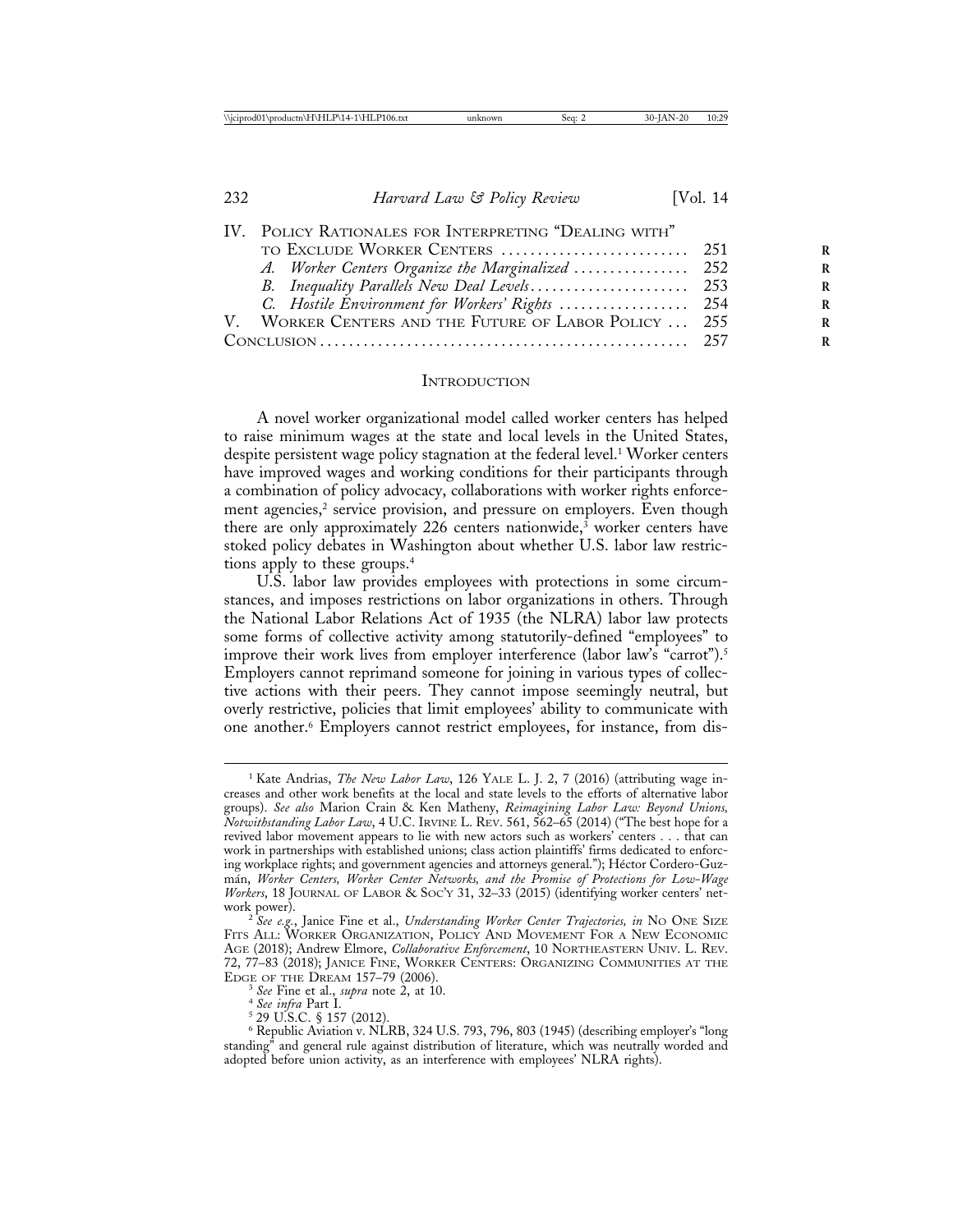cussing their wages and working conditions with each other during nonwork time.<sup>7</sup>

Along with providing rights to employees engaged in collective action, labor law, through the NLRA and its sister statute the Labor-Management Reporting and Disclosure Act (the LMRDA), also imposes restrictions and obligations on statutorily-defined "labor organizations" (labor law's "stick"). Specifically, the NLRA restricts organizations that exist for the purpose of "dealing with employers" from such activity as secondary boycotts. The LMRDA requires labor organizations to fulfill extensive reporting requirements about their finances and internal affairs.<sup>8</sup> Powerful forces in Washington argue that worker centers are "labor organizations" and thus subject to labor law's stick.

A heated labor law controversy concerning worker centers is somewhat surprising given private sector labor law's waning relevance. Indeed, it is now customary for labor scholars and commentators to disparage private sector labor policy, molded in the Depression era of the 1930s. They portray it as eviscerated by court decisions and out of touch with a modern economy increasingly characterized by service and technology.9 In this vein, one scholar recently described contemporary private sector labor law as an "unrecognizable nub," compared to its revolutionary beginnings in 1935.10

The controversy is also unexpected because worker centers tend to organize hard to reach, marginalized groups of workers. These groups include low-wage workers in high turnover industries that are largely passed over by labor unions, the central protagonists of labor law.11 In these industries, labor unions struggle to sustain long-term worker organizing efforts and to achieve their primary goal—contractual gains for workers through compulsory collective bargaining. In addition, some worker center organizing has occurred among workers—such as aspiring fashion models and Amazon Mechanical Turk gig workers—that straddle the consequential legal line between employee status (labor policy beneficiary) and independent contractor status (beyond labor policy's reach).12

L. REV. 125, 139–46 (2003). <sup>10</sup> Nicole Hallett, *From the Picket Line to the Courtroom: A Labor Organizing Privilege to Protect Workers*, 39 N.Y.U. REV. L. & SOC. CHANGE 475, 477 (2015) ("Supreme Court . . . has whittled away at the rights of workers until only an unrecognizable nub remains").<br><sup>11</sup> See Fine et al., *supra* note 2, at 12.<br><sup>12</sup> See Leon Neyfakh, *Not Your Grandpa's Labor Union*, BOS. GLOBE (Apr. 06, 2014),

<sup>7</sup> *Id.* at 801. <sup>8</sup> *See* 29 U.S.C. § 158(b) (2012); 29 U.S.C. § 402(i) (2012). Labor scholars often treat the NLRA, the Taft-Hartley Amendments to the NLRA and the Landrum-Griffin Act "as a unified statutory scheme for collective labor relations." *See also* Cynthia Estlund, *Are Unions a*

<sup>&</sup>lt;sup>9</sup> See, e.g., Andrias, *supra* note 1, at 7 (referring to some as rejecting "the project of labor law altogether, concluding that unionism in the contemporary political economy is hopeless")*;* Benjamin I. Sachs, *Employment Law as Labor Law,* 36 CARDOZO L. REV. 2685, 2686 (2008); Julius Getman, *The National Labor Relations Act: What Went Wrong; Can We Fix It?*, 45 B.C.

https://www.bostonglobe.com/ideas/2014/04/05/how-labor-advocacy-changing/QKULX uazXGHMW7EBBe6IKJ/story.html [https://perma.cc/6YWG-6RN9]; Kati L. Griffith, *The FLSA at 80: Everything Old is New Again*, 104 CORNELL L. REV. 101, 133 (2019) ("The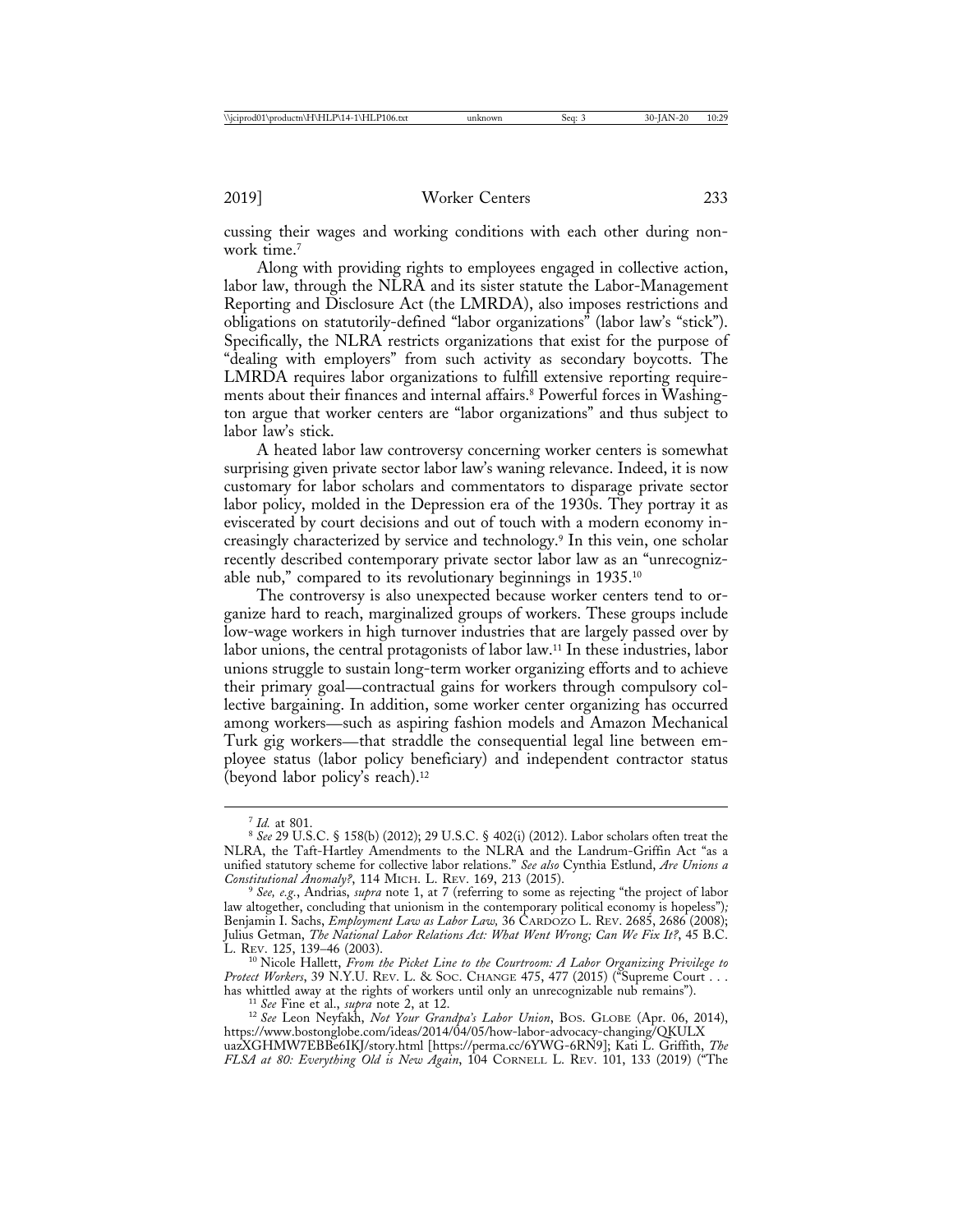Moreover, the push to apply labor law's restrictions to worker centers is puzzling because worker centers, unlike traditional labor unions, very rarely turn to labor law to protect individuals that participate in their activities. Only a small subset of worker centers has successfully turned to private sector labor law to date.13 As one of our authors has argued elsewhere, worker centers could (and should) take more strategic advantage of the NLRA. Employees involved in worker centers that have turned to the NLRA "have generally fared well."14 In the bulk of these cases, the NLRA's enforcement agency found an employer had illegally interfered with collective activity and awarded remedies to the employees. These remedies include reinstatement and lost pay. Even so, only a small group of worker centers has used the carrot of private sector labor law to advance the interests of workers.

These observations notwithstanding, employer groups and their Congressional allies are raising questions about whether worker centers are subject to labor law's restrictions on labor organizations (the stick). If employees engaged with worker centers can deploy the benefits of protections afforded by the NLRA's labor policy (the carrot), can worker centers then avoid labor law's many restrictions on associational activity and cumbersome reporting requirements for "labor organizations"? Or, can worker centers enjoy the relative freedom in their associational activity, and the less burdensome reporting requirements, accorded to non-profit associations and civil rights organizations?15

The answers to these questions have implications for the future viability of American labor policy in the 21st century—most notably, its ability to offset inequality of bargaining power between employers and individual lowwage workers (and the injustices such inequality fosters in the workplace). The application of labor law's stick would be "fatal" for most worker centers, which do not have the financial resources or staff to respond.<sup>16</sup> Worker cen-

FLSA's legislative history instructs that formalities, like independent contractor labels, that businesses assign to a relationship should not exclude true employment relationships from the Act's coverage.").

<sup>&</sup>lt;sup>13</sup> Kati L. Griffith, *Worker Centers and Labor Law Protections: Why Aren't they Having Their Cake?*, 36 BERKELEY J. EMP. & LAB. L. 331, 336 (2015) (confirming only seven worker centers who have participated in "twelve different NLRB charges" and highlighting worker

<sup>&</sup>lt;sup>14</sup> *Id.* at 337–38 (describing the success of unfair labor practice charges before the National Labor Relations Board).

For other scholars who have signaled the importance of these questions, see Michael C. Duff, *ALT-Labor, Secondary Boycotts, and Toward a Labor Organization Bargain,* 63 CATH. U. L. REV. 837, 853–60 (2014); Eli Naduris-Weissman, *The Worker Center Movement and Traditional Labor Law: A Contextual Analysis*, 30 BERKELEY J. EMP. & LAB. L. 232, 334-35 (2009); David Rosenfeld, *Worker Centers: Emerging Labor Organizations* - *Until They Confront the National Labor Relations Act*, 27 BERKELEY J. OF EMP. & LAB. L. 469, 472-74 (2006); Alan Hyde, *New Institutions for Worker Representation in the United States: Theoretical Issues*, 50 N.Y.<br>L. SCH. L. REV. 385, 385–86 (2006).

<sup>&</sup>lt;sup>16</sup> Estlund, *supra* note 8, at 229 ("[Labor law] burdens weigh heavily on traditional trade unions—with their thousands of members, millions of dollars in membership dues, and sizable organizations and staffs. These burdens would be fatal—as they are likely intended to be—for most worker centers."). *See also* Catherine L. Fisk, *Workplace Democracy and Democratic Worker Organizations: Notes on Worker Centers*, 17 THEORETICAL INQ. L. 101, 103-04 (2016) (mak-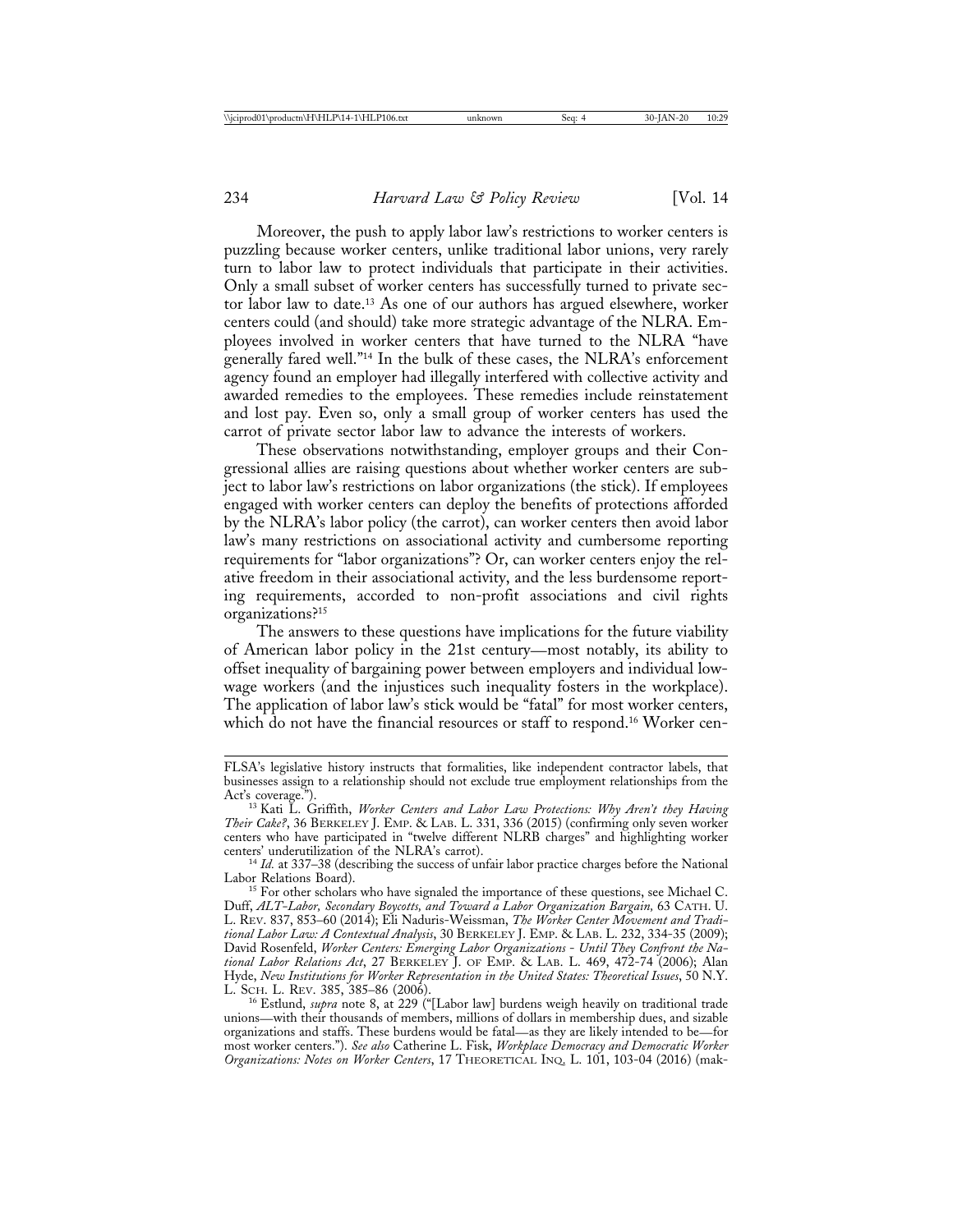ters that must respond to NLRA claims against them would need legal advocates to navigate the labor law bureaucracy successfully. If they must fulfill the reporting requirements of the NLRA, rather than the reporting requirements governing nonprofits, they would need more costly accounting assistance.

This Article contends that the NLRA's carrot extends to worker centers who organize NLRA "employees," but the NLRA's stick does not apply to the vast majority of centers because they are not "labor organizations" within the meaning of the Act.17 The "labor organization" designation does not, and should not, encompass every organization that works with individuals who enjoy the NLRA's protections from employer retaliation for "employees" engaged in group action (its carrot).

Part I sets the stage for the law and policy debate about the application of labor law's stick to worker centers as "labor organizations." It clarifies that, as a legal matter, only organizations that "deal with" employers are labor organizations subject to labor law's stick. Part II draws on our original research into the filing practices and funding profiles of more than 100 worker centers to argue that the vast majority of worker centers are not set up to deal with employers, and thus are not labor organizations.

Part III puts forth doctrinal arguments for our carrot-but-not-a-stick approach. It relies on First Amendment jurisprudence and Professor Cynthia Estlund's theory of the "grand bargain" to argue that worker centers cannot be subject to labor law's stick. Applying labor law's restrictions on associational activity to worker centers, as we know them today, would run counter to First Amendment principles. The government can only place restrictions on organizations that actively seek to become the exclusive collective bargaining representatives of employees. Part III also discusses the U.S. Supreme Court's labor law jurisprudence to reveal that our carrot-but-not-astick approach is in line with the NLRA's fundamental goal of reducing the coercive effects of inequality on employer-employee relations. The U.S. Congress, with the NLRA, provided protections meant to strengthen, not weaken, nascent worker organizing efforts on behalf of vulnerable workers.

Part IV presents policy rationales for our approach. A time series of income inequality shows that inequality today parallels inequality during the 1930s. We are also currently in a historical moment of intense hostility to worker organizing and workers' rights. The power of unions is in decline. In this context, worker centers can and should use the NLRA's "carrot" on behalf of the workers they assist and should not be subject to its "stick." Our carrot-but-not-a-stick approach has implications for the vitality of American labor policy. It opens up space for emerging worker centers to expand their efforts to improve the working lives of the growing low-wage workforce.

ing the case that we should consider the "legal regulation of organizational governance" for "new organizational models.").

<sup>&</sup>lt;sup>17</sup> Fisk, *supra* note 16, at 116 ("Federal law regulates the internal affairs of labor organizations far more intensively than the internal affairs of almost any other private organization except a publicly traded corporation.").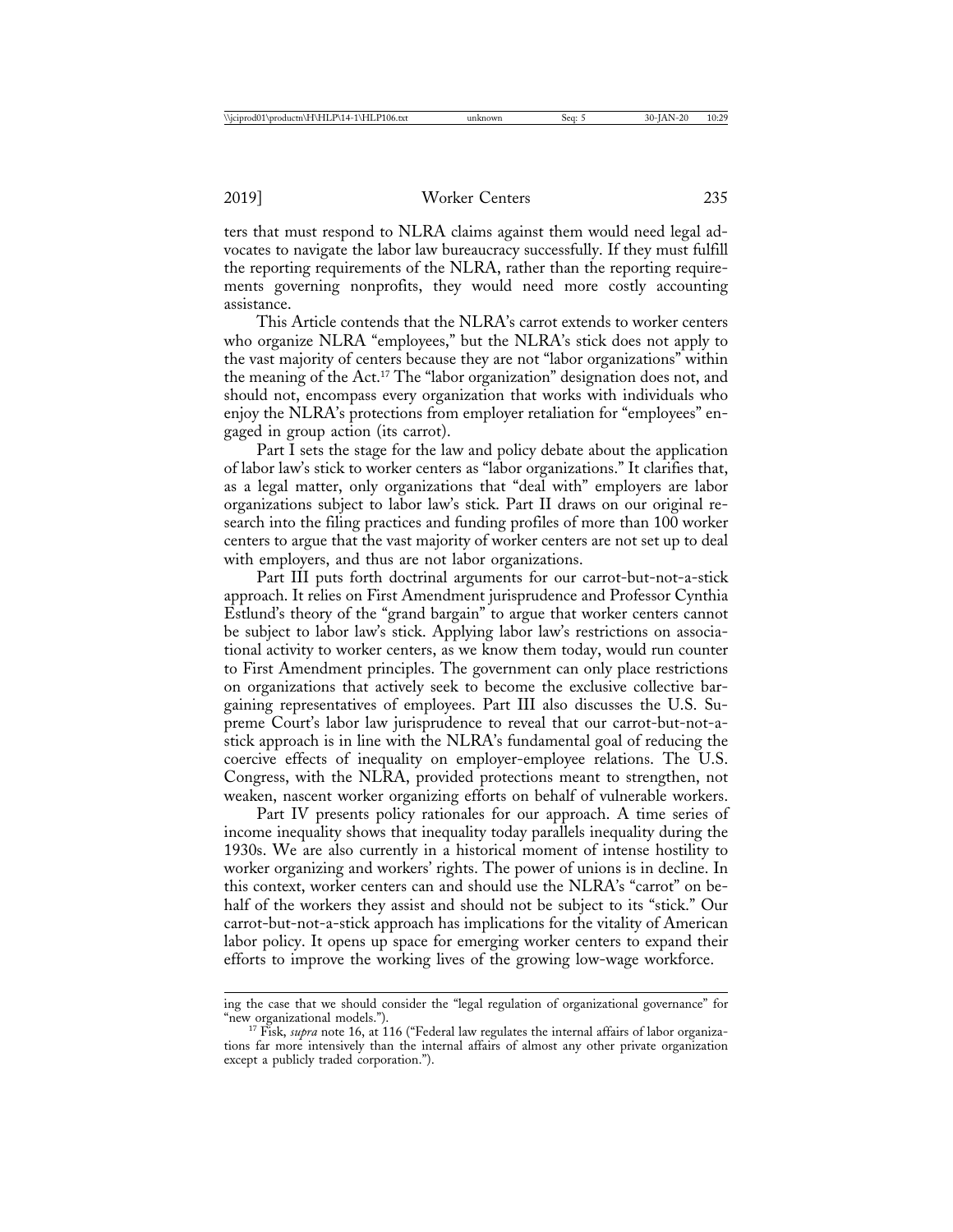# I. THE DEBATE: ARE WORKER CENTERS LABOR ORGANIZATIONS "DEALING WITH" EMPLOYERS?

The debate is not about the NLRA's carrot. Employees are entitled to NLRA protections because of their status as employees, not the nature of the group with which they associate. Labor law's protections apply when employees associate with a labor organization, a worker center, or without the involvement of any external organization. The key to labor law's carrot is that employees engage in protected activity for mutual aid or protection.18 The applicability of labor law's stick, however, turns on something quite different. It requires the existence of a "labor organization," and has generated considerable debate for more than a decade.

In 2006, the agency that enforces restrictions on labor organizations' associational activity under the NLRA, the National Labor Relations Board (NLRB), issued guidance suggesting that it did not consider one of the most high-profile worker centers to be a labor organization.<sup>19</sup> It concluded that the worker center involved in an employer complaint to the agency—the Restaurant Opportunities Center of New York (ROC-NY)—was not an NLRA labor organization for purposes of the NLRA's 8b restrictions on labor organizations engaged in picketing.<sup>20</sup>

The NLRB concluded that the worker center's negotiations with employers about a lawsuit settlement was not "a pattern or practice of dealing over time," even though the settlement discussions "stretched over a period of time."21 This was the case because the interactions related to a discrete issue, which was the worker center's "attempts to enforce employment law."22 The NLRB came to this conclusion even though the settlement agreement created arbitration provisions as enforcement mechanisms that would involve ongoing interaction between the employers and the worker center. It reasoned that these lawsuit settlement provisions were "merely contract enforcement mechanisms" rather than bilateral exchanges about other wages and

<sup>18</sup> 29 U.S.C. § 157; Kati L. Griffith, *Worker centers and labor law protections: Why aren't they having their cake?*, 36 BERKELEY J. OF EMP'T AND LABOR LAW 331 (2015) (illustrating the applicability of labor law's protections and theorizing why worker centers do not take more advantage of these protections than they have to date); Cynthia L. Estlund, *Free Speech and Due Process in the Workplace*, 71 IND. L.J*.* 101, 118-19 (1995) (NLRA "protects speech about unionization or other forms of employee representation, discussion of work-related grievances, and petitioning for their redress.").

<sup>&</sup>lt;sup>9</sup> Restaurant Opportunities Center of NY, 2006 NLRB GCM LEXIS 52 (2006) (employer alleged that worker center engaged in unlawful recognitional picketing and coerced

<sup>&</sup>lt;sup>20</sup> It also concluded that even if it was a labor organization, its pressure on the employer "to enter into lawsuit settlement agreements" that set forth "numerous terms and conditions of employment" did not amount to a violation of NLRA 8(b)(7)(C)'s restrictions on recognitional picketing. Restaurant Opportunities Center of NY, 2006 NLRB GCM LEXIS 52 (2006).<br><sup>21</sup> *Id.* at \*4-5. <sup>22</sup> *Id.* at \*5.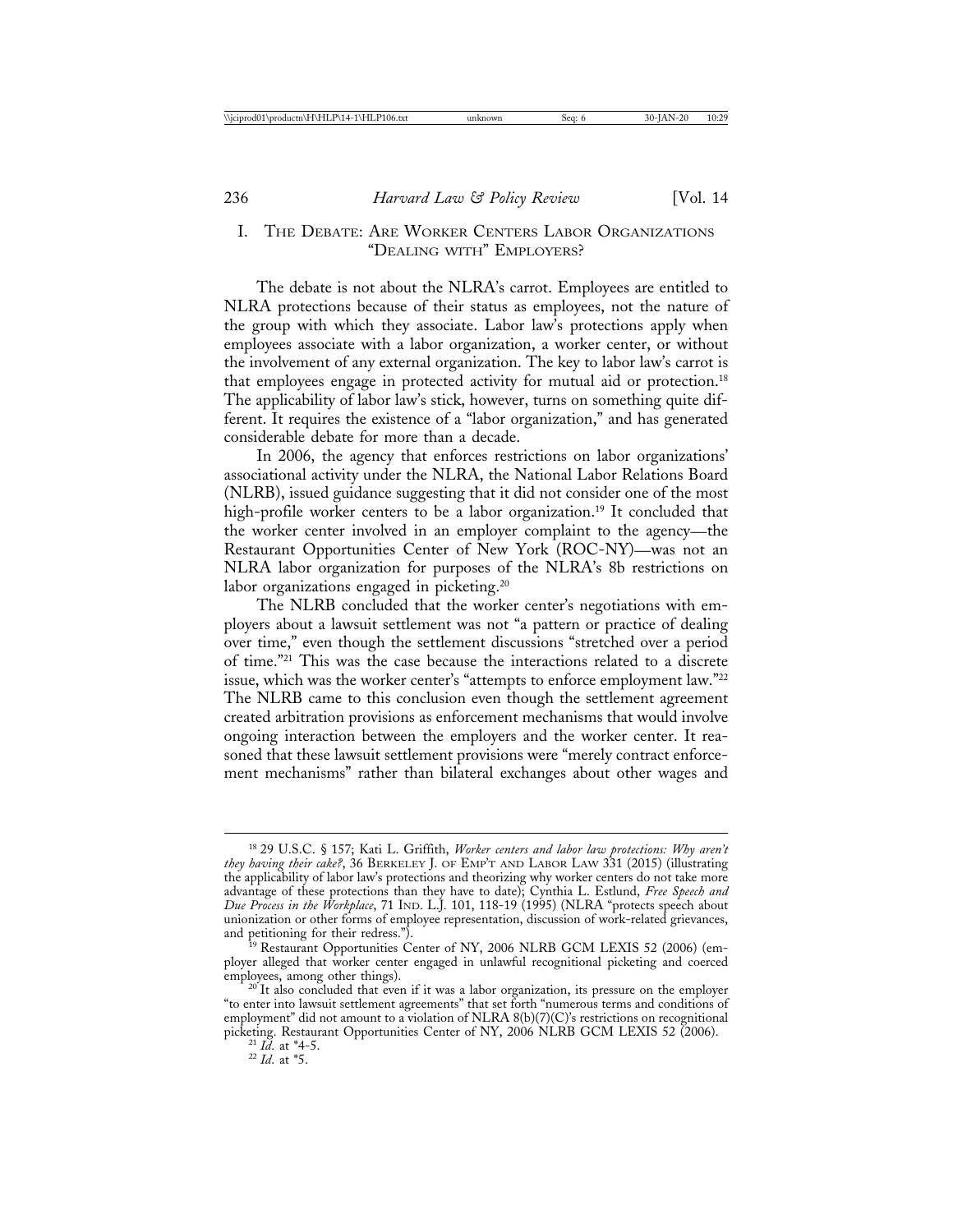working conditions over time.<sup>23</sup> As the NLRB put it, "[t]hey do not . . . contemplate any bilateral offer or consideration of new proposals."24

Two years later, in 2008, the federal agency in charge of overseeing labor organizations' reporting and internal governance under the LMRDA similarly weighed in on  $\overline{ROC-NY}$ 's status.<sup>25</sup> This agency, the Department of Labor's Office of Labor-Management Standards (DOL), concluded that ROC-NY did not qualify as a labor organization because it did not engage in grievance handling or other kinds of ongoing exchanges with employers.<sup>26</sup>

However, these agency positions, and apparent agency reluctance to conclude that worker centers are labor organizations, have not settled the debate. Some continue to make the case that worker centers fit labor law definitions of "labor organizations" such that they are subject to labor law's stick: the heightened NLRA 8b restrictions on associational activity and its burdensome reporting and internal governance requirements under the LMRDA.27 President Trump's election in 2016 intensified debate about whether worker centers are labor organizations, subject to labor law's stick.<sup>28</sup> Worker center critics hope that Trump's administration will deem many worker centers as "labor organizations."'29

As a legal matter, the key to determining whether an organization is a "labor organization" is if it exists for the purpose of "dealing with employers" on issues such as wages and working conditions.30 Congress certainly intended "dealing with" to cover collective bargaining, as well as ongoing exchanges between employers and worker organizations about wages and working conditions.<sup>31</sup> Case law in this area establishes that "dealing with" encompasses "a pattern of bilateral exchange between employee groups and

<sup>&</sup>lt;sup>23</sup> *Id*. at \*6.<br><sup>24</sup> *Id*. <sup>25</sup> Letter from Andrew Davis, Policy and Law Advisor, Division of Interpretations and Standards, to Beverly Walker, Chief, Division of Interpretations and Standards (Jan. 16, 2008).

<sup>&</sup>lt;sup>27</sup> See 29 U.S.C. § 402(i) (2012) ("Labor organization' means a labor organization engaged in an industry affecting commerce and includes any organization of any kind, any agency, or employee representation committee, group, association, or plan so engaged in which employees participate and which exists for the purpose, in whole or in part, of dealing with employers concerning grievances, labor disputes, wages, rates of pay, hours, or other terms or conditions of employment").

conditions of employment"). <sup>28</sup> *See* Benn Penn & Jacquie Lee, *'Worker Center or Union' Probe May be Sign of Things to Come*, BLOOMBERG L.: DAILY LABOR REP. (March 15, 2018, 8:41 AM), https:// news.bloomberglaw.com/daily-labor-report/worker-center-or-union-probe-may-be-sign-of-

things-to-come [https://perma.cc/FG6G-QY9A]. <sup>29</sup> *Id.* <sup>30</sup> 29 U.S.C. § 152(5) (2012). Labor law restrictions on internal governance and reporting adds the additional element of requiring the group to be "engaged in an industry affecting commerce" to satisfy the definition. 29 U.S.C. § 402(i) (2012); *see also* 29 U.S.C. § 402(j) (2012) (further defining industry affecting commerce). <sup>31</sup> *See* NLRB v. Cabot Carbon Co., 360 U.S. 203, 211–13 (1959) ("dealing with" includes

employer exchanges with an employee committee about terms or conditions of employment); Electromation, Inc., 309 N.L.R.B. 990, 995 (1992) (same); NLRB v. Peninsula Gen. Hosp. Med. Ctr., 36 F.3d 1262, 1271 (4th Cir. 1994) ("[I]f there are only isolated instances in which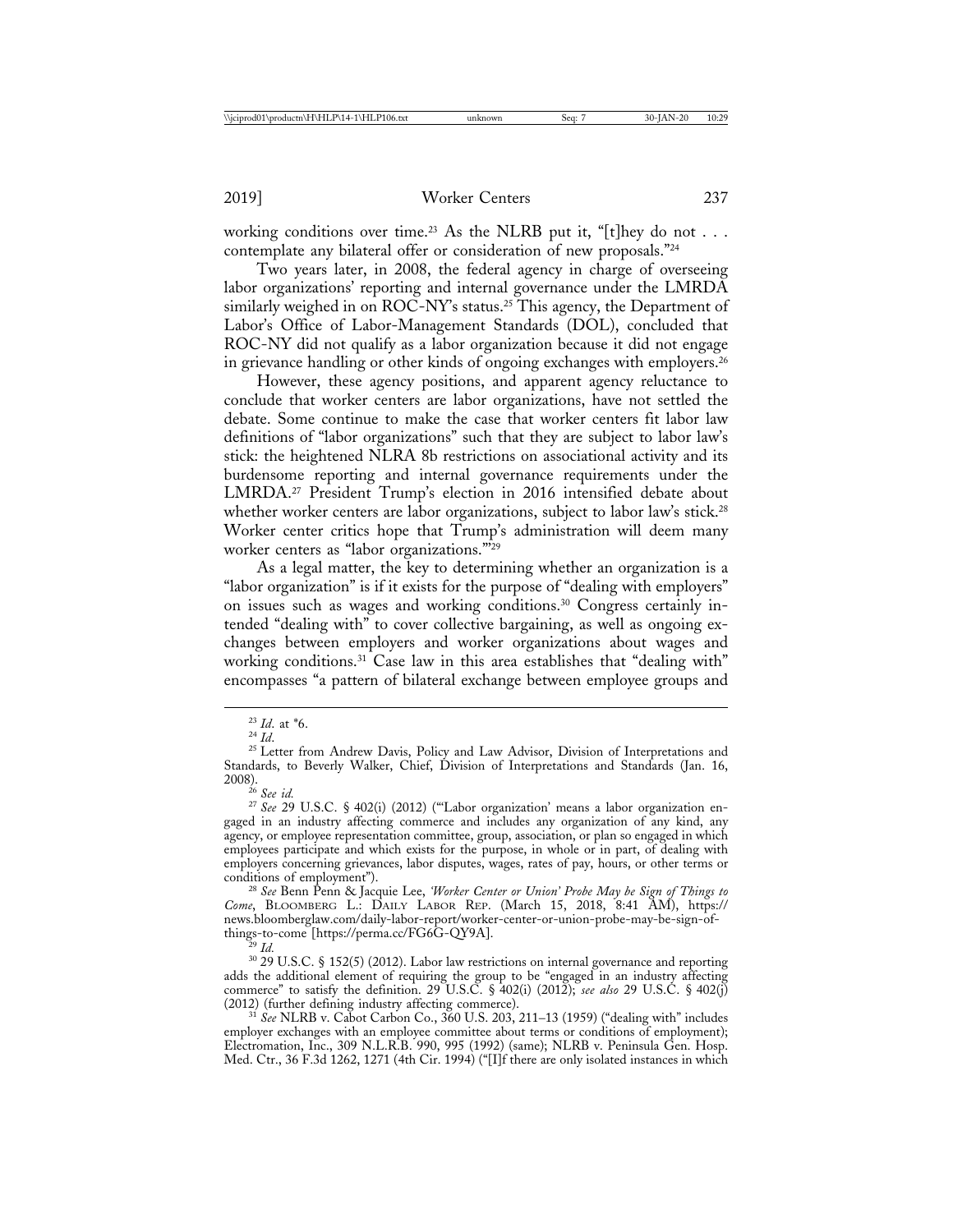employers."32 Many of these cases involve employer-created committees and whether they were "labor organizations" that the employer had illegally interfered with (in violation of the NLRA's company union prohibition). In *Cabot Carbon*, the U.S. Supreme Court clarified that employer exchanges with an internal employee committee about terms and conditions of employment constituted "dealing with."33

Thus, the debate ultimately concentrates on what Congress meant by "dealing with employers." Did it mean to cover groups, like worker centers, that lack an intent to engage in ongoing interactions with particular employers but try numerous strategies to improve wages and working conditions for low-wage workers? Worker advocates and their policymaking allies answer this question in the negative, characterizing "dealing with" more narrowly than their opponents. They allege that groups only "deal with" employers when they engage with particular employers over time, such as when they handle employer-employee grievances or attempt to secure a contract (a collective bargaining agreement) with an employer.

The Executive Director of the Korean Immigrant Workers' Association (KIWA), for example, characterized KIWA as a worker center, not a union, because of its focus on community issues rather than collective bargaining outcomes.34 She stated that she aims to promote workers' rights in general, but not to engage in ongoing negotiations with employers about contracts or to process grievances.<sup>35</sup> Ana Avendaño, then the AFL-CIO Director of Immigration and Community Action, said that the distinguishing feature of worker centers is representation.<sup>36</sup> Worker centers, she said, are community organizations that serve the needs of workers, while labor organizations represent workers with respect to their employers.<sup>37</sup>

Business groups, conservative think tanks, and their allies in Congress characterize "dealing with" more broadly. They argue that worker centers "deal with" employers because they continuously pressure employers to improve wages and working conditions.38 A January 2018 letter from Republi-

the group makes ad hoc proposals to management followed by a management response or acceptance or rejection by word or deed, the element of dealing is missing.").

<sup>&</sup>lt;sup>32</sup> Estlund, *supra* note 8, at 229 (analyzing the relevant precedent).<br><sup>33</sup> 360 U.S. at 204–05, 214.<br><sup>34</sup> Gayle Cinquegrani, *House Republicans Ask Perez to Clarify LMRDA Filing Terms for Worker Centers,* BLOOMBERG L.: DAILY LABOR REP. (Aug. 1, 2013, 12:00 AM), https:// news.bloomberglaw.com/daily-labor-report/house-republicans-ask-perez-to-clarify-lmrda-fil ing-terms-for-worker-centers [ht tps://perma.cc/6SPK-EAU7]. <sup>35</sup> *Id.* <sup>36</sup> Gayle Cinquegrani, *Worker Centers Provide Necessary Outreach, Supporters Say: Opponents*

*See LMRDA Issue,* BLOOMBERG L.: DAILY LABOR REP. (Nov. 27, 2003, 12:00 AM), https:// news.bloomberglaw.com/daily-labor-report/worker-centers-provide-necessary-outreach-sup

porters-say-opponents-see-lmrda-issue [https://perma.cc/5779-HFLZ]. <sup>37</sup> *Id.* <sup>38</sup> Ben Penn, *U.S. Chamber Report Casts Worker Centers As Means for Unions to Circumvent NLRA,* BLOOMBERG L.: DAILY LABOR REP. (Feb. 26, 2014, 12:00 AM), https://news.bloom berglaw.com/daily-labor-report/us-chamber-report-casts-worker-centers-as-means-for-unions -to-circumvent-nlra [https://perma.cc/D84K-EM9H]; Stephen Lee, *Worker Centers Push Back*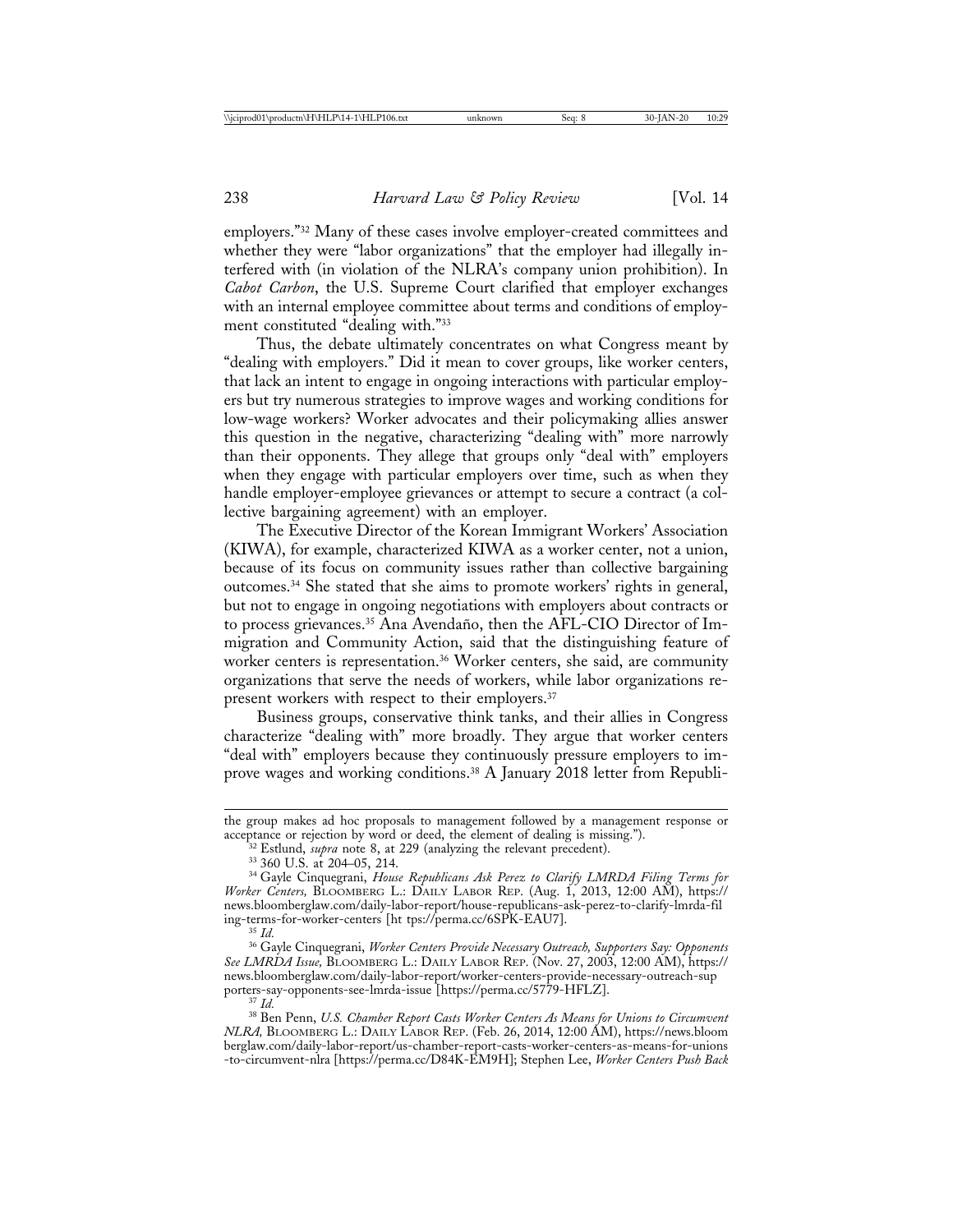2019] Worker Centers 239

can legislators on the US House of Representatives' Committee on Education and the Workforce ("House Workforce Committee") asserted that worker centers deal with employers and are essentially "union fronts" funded and/or controlled by unions.<sup>39</sup> Worker center critics allege that these groups are labor organizations because they engage in picketing and boycott activity, some of which is NLRA 8b-restricted for labor organizations.<sup>40</sup> In 2018, the DOL was asked to investigate the Centro de Trabajadores Unidos en Lucha (CTUL-Center for Workers United in Struggle), in part because it used a secondary boycott to pressure retailers to use union labor.<sup>41</sup>

Along similar lines, in July 2013, two Republican legislators from the House Workforce Committee wrote to the DOL alleging that worker centers are indeed labor organizations because (similar to unions) they engage in industry wide organizing, push for legislative change, and engage in picketing and boycotting as a strategy.42 It noted that KIWA picketed and boycotted over a dozen restaurants to help organize low-wage workers and to improve their wages. The DOL responded, however, by clarifying that worker centers do not become labor organizations "simply by engaging in the

perma.cc/974B-464C]. <sup>40</sup> *See* 29 U.S.C. § 158(b)(4) (2012). <sup>41</sup> Penn & Lee, *supra* note 28. For more on the debate see Janice Fine, *New Forms to Settle Old Scores: Updating the Worker Centre Story in the United States*, 66 INDUS. REL. 604, 605–06 (2011); U.S. Chamber of Commerce, *The New Model of Representation: An Overview of Lead-*

*Against Allegations of Being Union 'Front Groups,'* BLOOMBERG L.: DAILY LABOR REP. (Aug. 13, 2013, 12:00 AM) (noting that House republicans and a business group called Center for Union Facts argue that worker centers are skirting labor regulations), https:// news.bloomberglaw.com/daily-labor-report/worker-centers-push-back-against-allegations-ofbeing-union-front-groups [https://perma.cc/56V9-Z3PD]. A business advocate contended that unions have "hijacked" worker centers because they are "more publicly acceptable" to the broader public. Martin Berman-Gorvine, *At SHRM Meeting, Worker Centers Draw Ire of Industry Executives, Management Attorney,* BLOOMBERG L.: DAILY LABOR REP. (March 19, 2014, 12:00 AM), https://news.bloomberglaw.com/daily-labor-report/at-shrm-meetingworker-centers-draw-ire-of-industry-executives-management-attorney [https://perma.cc/ PWN5-FDRF]; Ben Penn, *Chamber Turns up Heat on Labor Dept. to Probe Worker Centers (1),* BLOOMBERG L.: DAILY LABOR REP. (April 25, 2018, 2:47 PM), https://news.bloomberglaw. com/daily-labor-report/chamber-turns-up-heat-on-labor-dept-to-probe-worker-centers-1 [https://perma.cc/DR37-5MUF] (U.S. Chamber of Commerce released a report on April 25, 2018 saying that the DOL should probe whether or not certain worker centers are "labor organizations").

<sup>&</sup>lt;sup>39</sup> Letter from the Comm. Educ. & Workforce, U.S. House of Representatives, to Alexander Acosta, U.S. Dep't of Lab. (Jan. 18, 2018) ("[S]o-called worker centers have become front groups controlled by big labor special interests and [under the Obama administration] were largely allowed to operate outside of the legal requirements [of the LMRDA]"), https:// republicansedlabor.house.gov/news/documentsingle.aspx?DocumentID=402413 [https://

<sup>&</sup>lt;sup>42</sup> Letter From Comm. on Educ. & the Workforce, US House of Representatives to Thomas Perez, US Dep't of Labor (July 23, 2013), https://www.uschamber.com/sites/default/ files/09-19-13-dol-worker\_center\_follow-up\_with\_enclosure\_0.pdf [https://perma.cc/92GS-N3MX]; Cinquegrani, *supra* note 34; Memorandum from Brian V. Kennedy, Assistant Sec'y, Office of Cong. & Intergovernmental Affairs, to John Kline, Chairman, Comm. on Educ. & the Workforce (August 26, 2013).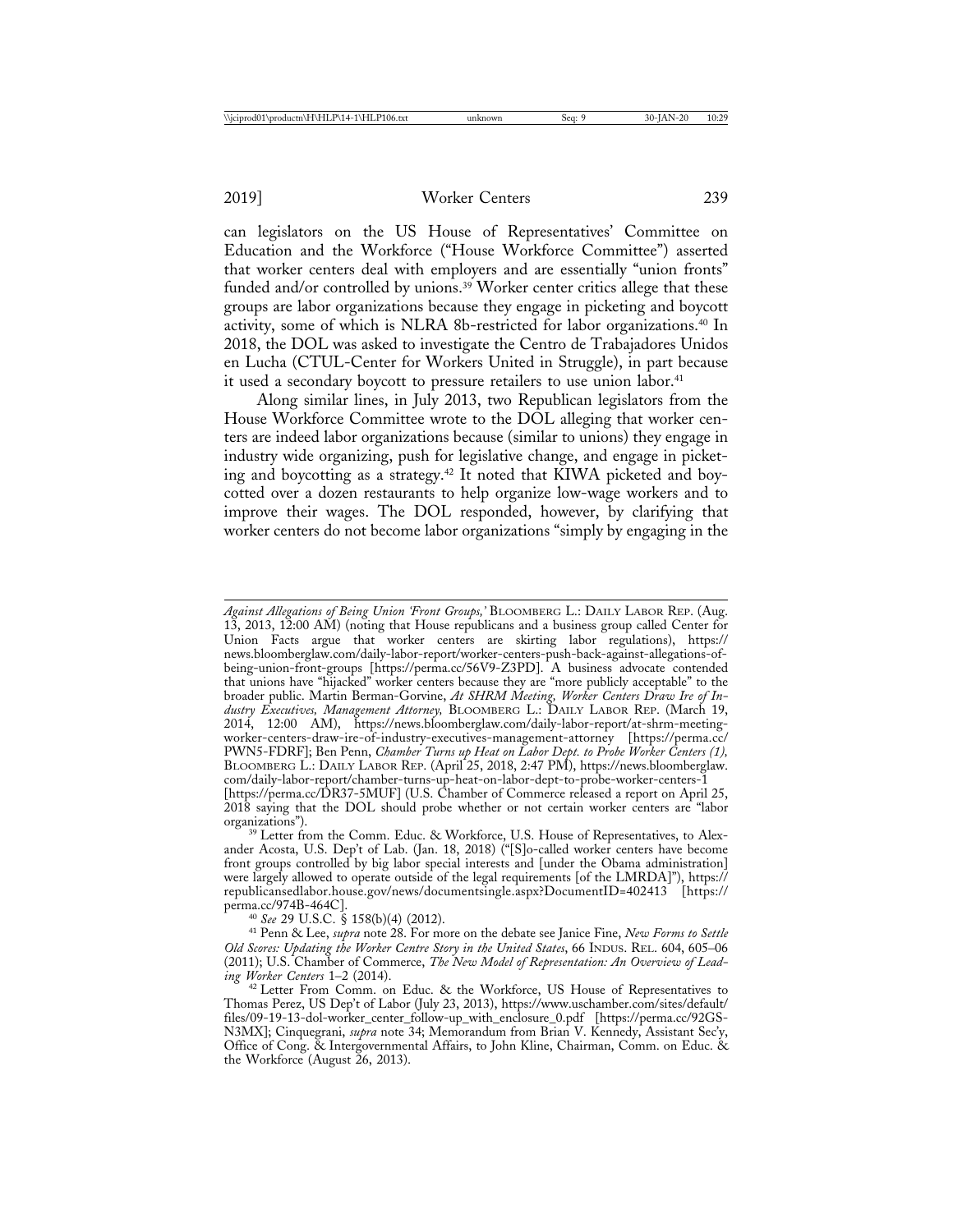routine activities of legal service providers and activities targeting employers such as picketing, handbilling, and protesting"<sup>43</sup>

In the sections that follow, we take up the question raised by this debate and argue that worker centers do not "deal with" employers in the labor law sense. As a result, they are not subject to labor law's stick.

## II. ORGANIZATIONAL RESEARCH: WORKER CENTERS ARE NOT SET UP TO "DEAL WITH" EMPLOYERS

Our original empirical research on worker centers' legal filings with the Internal Revenue Service (IRS) illustrates that most worker centers are not set up to "deal with" employers. Admittedly, whether a particular worker group "deals with" an employer will ultimately depend on the adjudication of particular facts considered on a case-by-case basis. There are some similarities across the vast majority of worker centers, however, that permit us to make some useful generalizations about labor law's applicability. For example, as we will elaborate upon below, the vast majority of centers pursue missions that are broader than dealings with particular employers. Moreover, most are too small, and too dependent on external funders, to engage in ongoing dealings with particular employers about wages and working conditions.

For the remainder of the Article we will continue to use the umbrella term "worker centers" to refer to the large subset of worker centers that look like nonprofit organizations. We are not referring to the small subset of organizations that call themselves "worker centers," but are really subsidiaries of labor unions or are actively engaging in collective bargaining with employers. For our organizational research, we collected data on Janice Fine and Nik Theodore's comprehensive list of all worker centers (as of 2012) from government and other relevant sources.44 We found IRS data for 104 nonprofit worker centers in 2012, which represented 60% of the groups in Fine and Theodore's list. We confirmed that an additional 23% of groups on their 2012 list functioned as non-profit organizations, even though they were IRS exempt from filing as non-profits. The latter worker centers did not need to file with the IRS because they were part of larger non-profits, too small, or

<sup>43</sup> Cinquegrani, *supra* note 36. In other words, for the DOL, engaging in tactics such as picketing and boycotting to pressure a particular employer did not amount to "dealing with" a

<sup>&</sup>lt;sup>44</sup> See Janice Fine and Nik Theodore, *Worker Centers 2012—Community Based and Worker Led Organizations*, RUTGERS UNIVERSITY CENTER FOR REMOTE SENSING AND SPATIAL AWARENESS, (2013), http://bit.ly/2JLVQXS [https://perma.cc/NXU6-C3ZR]. We collected data on revenue and funding sources from the US Internal Revenue Service, the US Department of Labor and the Foundation Directory Online database. For more information about our research see Leslie C. Gates et al., *Sizing Up Worker Center Income (2008-2014): A Study of Revenue Size, Stability and Streams*, *in* NO ONE SIZE FITS ALL: WORKER ORGANIZATION, POLICY AND MOVEMENT FOR A NEW ECONOMIC AGE 39–40 (2018).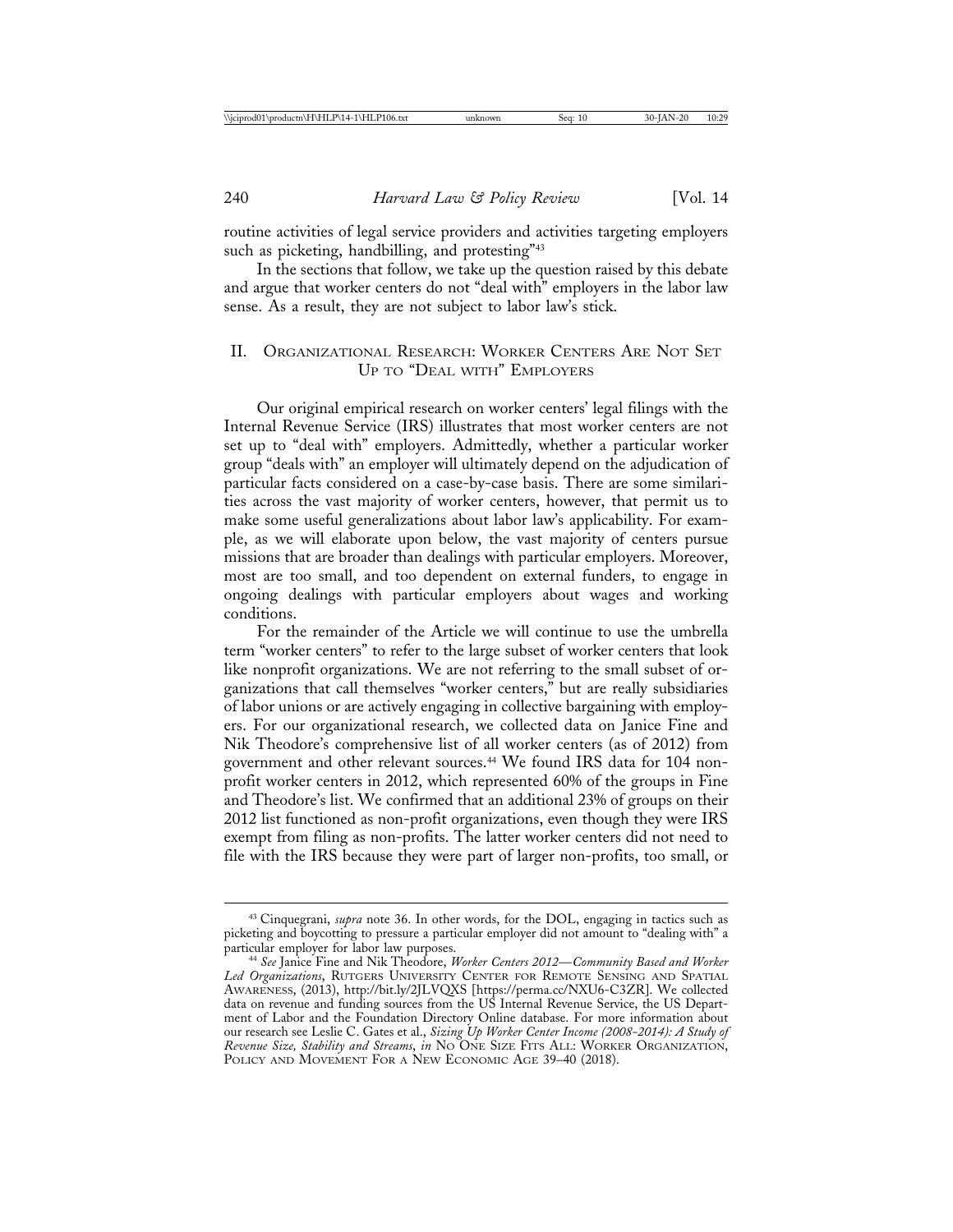fit an IRS filing exemption (e.g. for religious organizations).45 These IRS filings are helpful data sources because they require yearly reporting on organizational purposes, budgets and general categories of income sources.

### *A. Do Not Exhibit Purposes to "Deal With" Employers*

The IRS filings we studied portray that worker centers provide services for vulnerable populations of working people, rather than existing for the purpose (in whole or in part) of dealing with particular employers over time.<sup>46</sup> For instance, almost 60% of the 104 worker centers that filed an IRS 990 form in 2012 reported income from program services that they provided to low-wage workers and their communities.

A comprehensive review of worker centers' mission statements confirmed that even those worker centers that did not gain revenue from program services described services to the low-wage public as key to their organizational missions. This is not particularly surprising, given that the IRS' nonprofit tax exempt status partially relies on centers' provision of services to the "poor," the "distressed," and the "underprivileged."47 While IRS and labor law have their own unique set of definitions, labor law's stick has not traditionally applied to nonprofit organizations whose purpose is to help the poor and vulnerable. This has been the case even when those organizations work with some individuals who enjoy NLRA protections as "employees."

Worker centers do more than provide services and advocate for workers' interests at the firm level. They are also social movement organizations<sup>48</sup> that seek broader societal change.<sup>49</sup> Our review of worker center purposes revealed that worker centers often focus on large-scale concerns such as ameliorating income inequality in the U.S., promoting humane immigration policies at the state and federal levels, and addressing racial injustice in the

<sup>&</sup>lt;sup>45</sup> Fifteen percent did not file because they were part of larger nonprofits, 5 percent did not file because the federal government does not require small nonprofits to file (those with budgets less than \$50,000) and 3 percent did not file because their religious purposes exempts

them from filing. Gates et al., *supra* note 44, at 41. <sup>46</sup> *See, e.g.,* Scott L. Cummings, *The Internationalization of Public Interest Law*, 57 DUKE L. J. 891, 912–23 (2008) (describing collaborations between worker centers and public interest

lawyers to enforce low-wage workers' rights). <sup>47</sup> Gates et al., *supra* note 44, at 52. <sup>48</sup> Julie Yates Rivchin, *Some Legal Considerations for Organizing Structures and Strategies*, 28 N.Y.U. REV. L & SOC. CHANGE 397, 400 (2004) ("Workers' centers are typically based in specific ethnic communities and draw much of their strength from having deep roots in those particular communities. Within the workers' center model there are variations . . . some workers' centers focus solely on issues of workplace justice, others are components of broader com-<br>munity organizations").

<sup>&</sup>lt;sup>49</sup> See, e.g., Jennifer Gordon, We Make the Road by Walking: Immigrant Workers, the Work*place Project, and the Struggle for Social Change*, 30 HARV. C.R.-C.L. L. REV. 407, 429 (1995).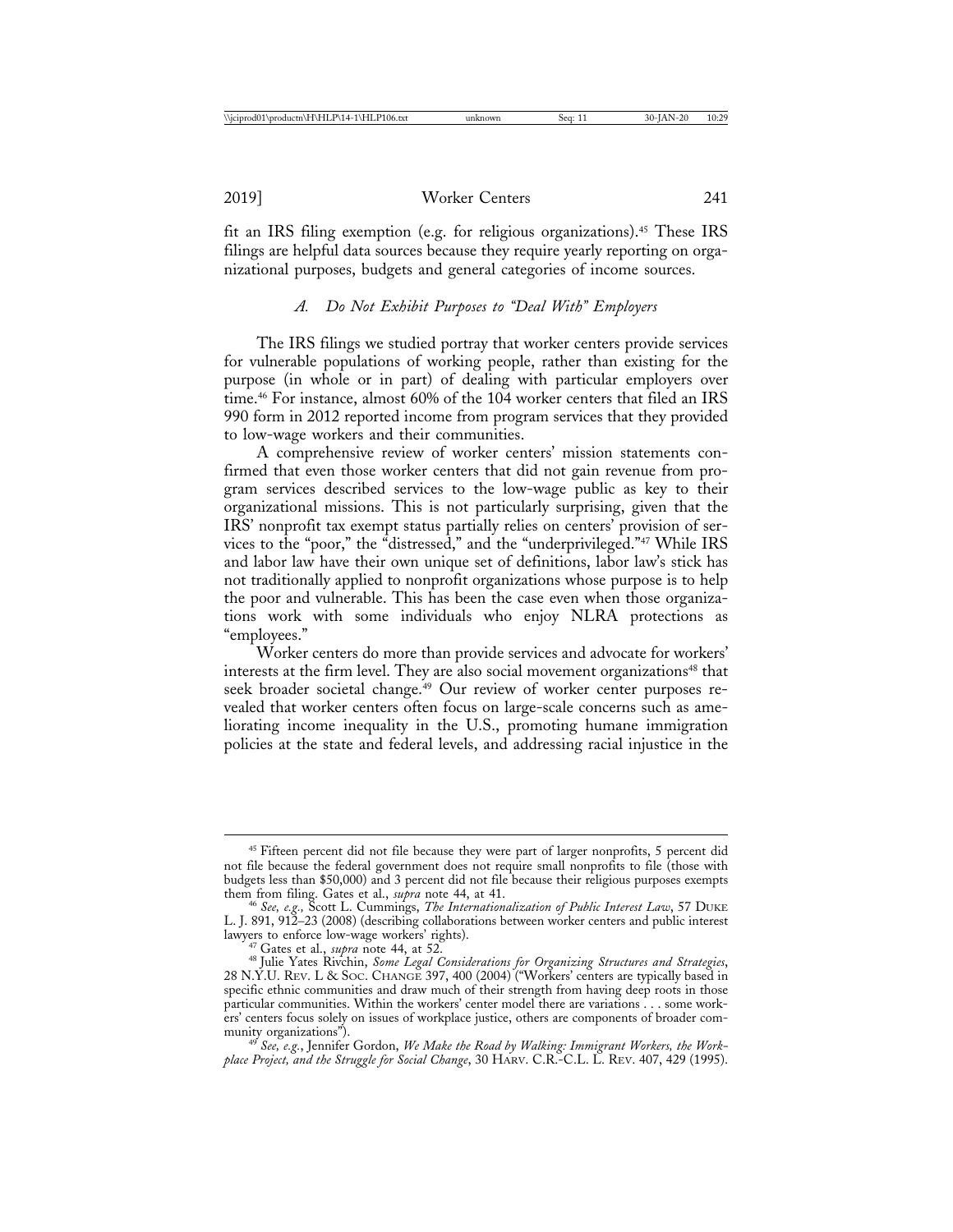workplace.50 Their efforts have helped to put "issues about low-wage work and the shrinking middle class at the forefront of public debate."51

Drawing on participant observation of a Chicago worker center and the sociological literature, Professor César F. Rosado Marzán contrasts worker centers with labor unions, describing the former as "rich in social and symbolic capital."52 There may be exceptions, such as worker centers that are a legal subsidiary of a labor union, but worker centers generally do not intend to limit their activities to ongoing dealings with employers; nor do they intend to become the collective bargaining representatives of the majority of workers at a particular establishment.<sup>53</sup>

#### *B. Too Small to "Deal With" Employers*

Our organizational research into worker center funding revealed that worker centers tend to be small organizations, similar to other nonprofits.<sup>54</sup> Unlike labor unions, worker centers do not tend to have the funding capacity to engage in ongoing dealings with employers on behalf of their worker constituents. Worker centers as we know them today do not, then, generally have the financial capacity to engage in collective bargaining, administer contracts, or repeatedly negotiate with particular employers—even if they wanted to.

As Figure 1 shows, the median worker center's annual budget in 2012 was \$410,000.<sup>55</sup> Even if we compare this median to small labor union locals, we see how much smaller worker centers tend to be. A UNITE-HERE Local in Chicago reported a revenue of \$9 million in 2012.<sup>56</sup> According to Figure 1, only a handful of worker centers in 2012 had revenue that exceeded \$1 million. An even more striking contrast is to the Service Employee International Union, which reported a total of \$78 million in 2012.<sup>57</sup>

<sup>50</sup> *See generally* FINE, *supra* note 2. <sup>51</sup> Fisk, *supra* note 16, at 102 (describing worker center success at raising wages through statutory reform at the state and local level and by "putting issues about low-wage work and the shrinking middle class at the forefront of public debate.").

<sup>&</sup>lt;sup>52</sup> César F. Rosado Marzán, *Worker Centers and the Moral Economy: Disrupting through Brokerage, Prestige, and Moral Framing*, 2017 U CHI. LEGAL FORUM 409, 411 (2017) ("Social capital enables worker centers to construct effective political coalitions. Symbolic capital lends prestige to the worker center and helps it to draw significant public attention. Finally, worker centers can frame issues in broad, moral ways that help them to garner popular support. Broad moral framing contributes to a rekindling of social and legal norms for a worker-based moral economy.").

<sup>&</sup>lt;sup>53</sup> Naduris-Weissman, *supra* note 15 at 238 (2009); Richard B. Freeman, *What Can Labor Organizations Do for U.S. Workers When Unions Can't Do What Unions Used to Do*?, *in* WHAT WORKS FOR WORKERS?: PUBLIC POLICIES AND INNOVATIVE STRATEGIES FOR LOW-WAGE WORKERS 50, 64 (Stephanie Luce et al. eds., 2014).

<sup>&</sup>lt;sup>54</sup> KIRSTEN A. GRøNBJERG, UNDERSTANDING NONPROFIT FUNDING xi (1993). <sup>55</sup> Gates et al. *supra* note 44, at 43. 57 *Id.* 57 *Id.*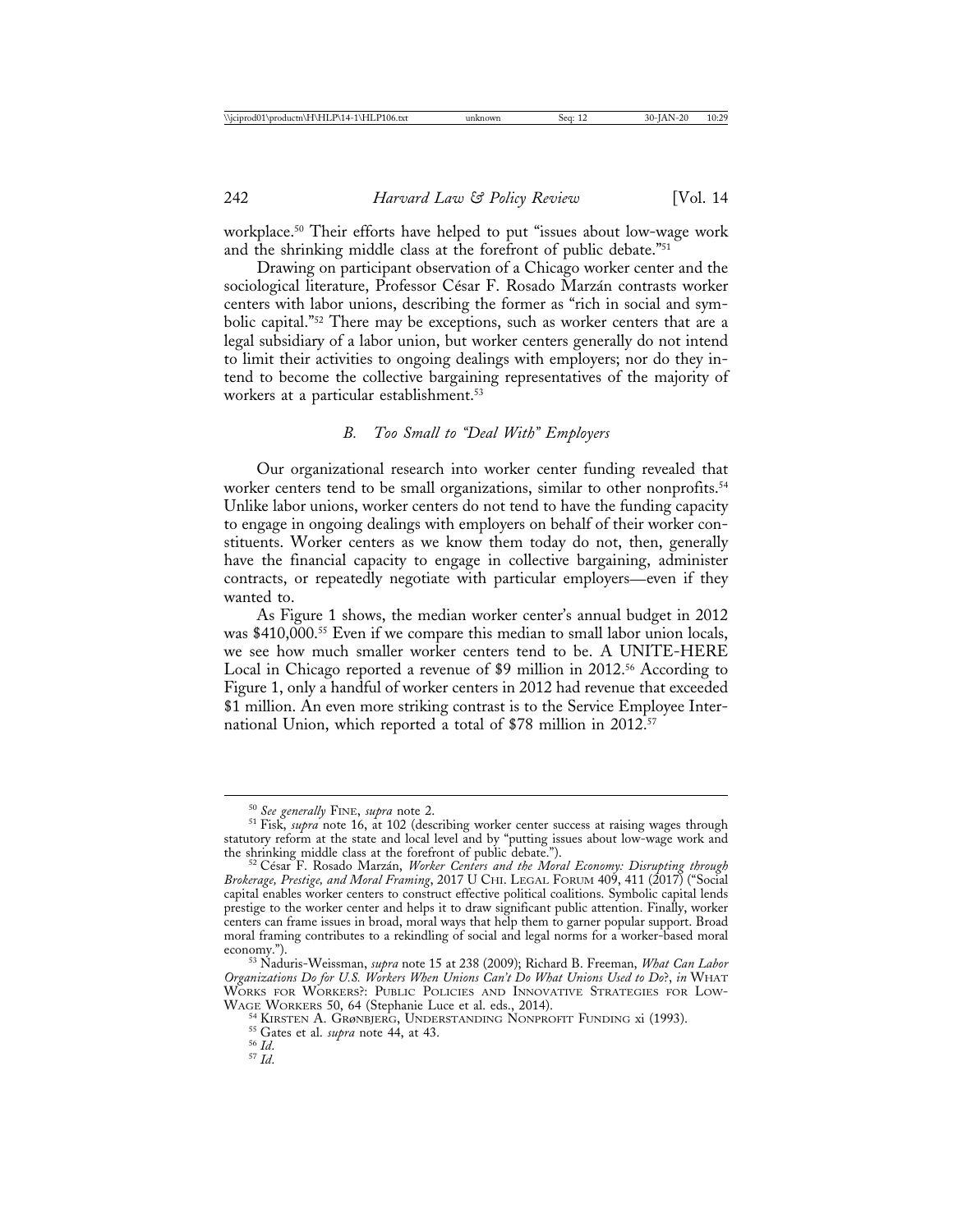



What our organizational research portrays is that the vast majority of worker centers today do not have the capacity to engage in collective bargaining or other ongoing dealings with particular employers.

# *C. Too Reliant on External Funding to Deal With Employers*

Worker centers' reliance on external, rather than internal, sources is another indicator that worker centers are not set up to "deal with" employers in the labor law sense. Reliance on external sources is a typical characteristic of all nonprofits.58 Indeed, more than 80% of worker center income in our study came from external sources such as government and foundation grants and charitable donations from individuals.<sup>59</sup> In contrast, worker centers in our study reported that less than 2% of their income came from dues paid to them by their organizational membership.<sup>60</sup>

Reliance on government or foundation grants can orient the group to efforts that will "please" funders and respond to priorities that are set outside of the organizations' constituents.61 Government grants focus on things like facilitating the government's workplace health and safety enforcement, and most foundations are interested in economic justice outside of the collective

<sup>58</sup> GRøNBJERG, *supra* note 54, at 72. <sup>59</sup> Gates et al., *supra* note 44, at 50. <sup>60</sup> *Id*. <sup>61</sup> *Id*. at 55–56.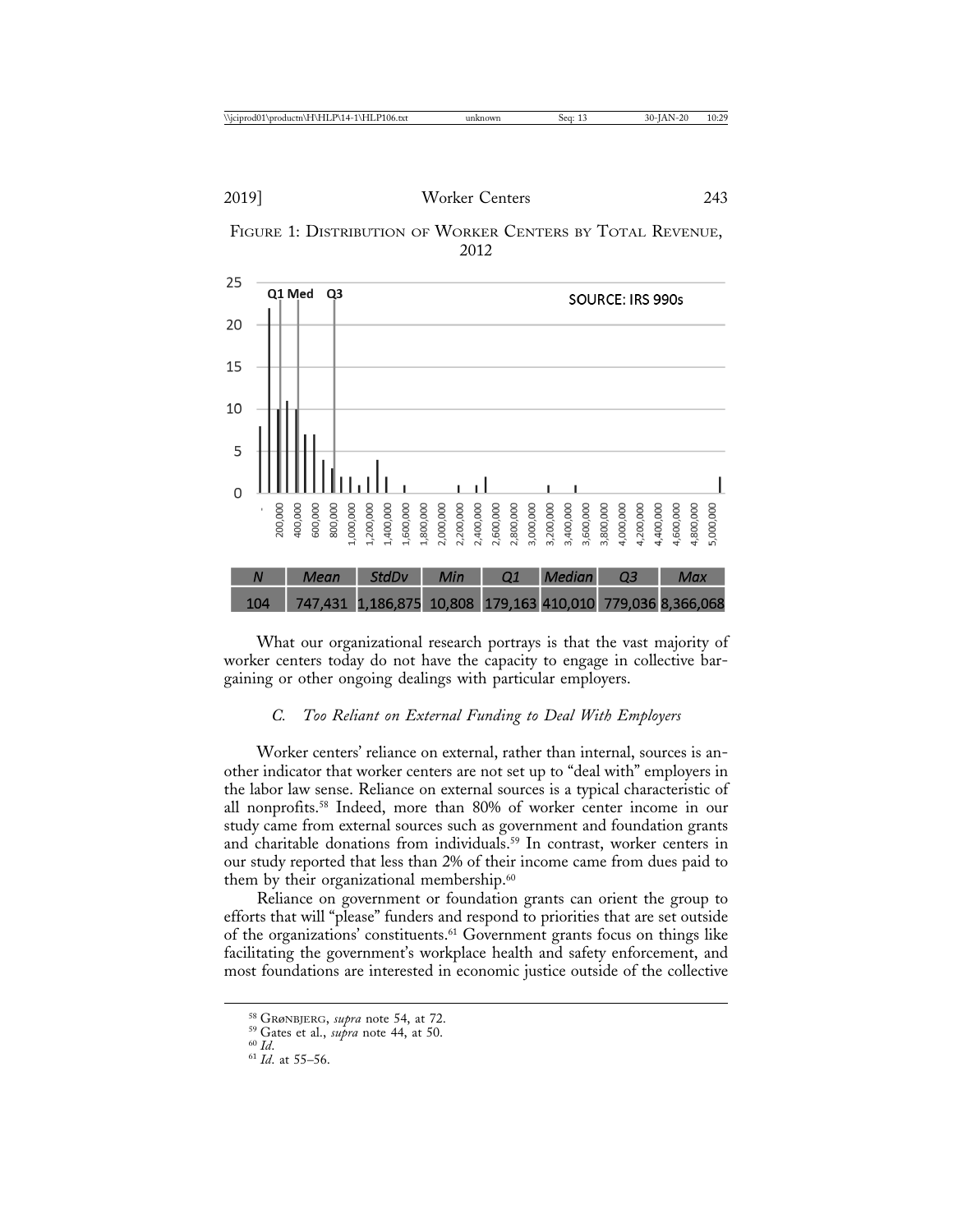bargaining context. Lack of internal funding sources makes it more challenging for worker centers to represent employees in ongoing dealings with particular employers.

Thus, the purposes and size of worker centers and their sources of funding support the view that most worker centers are not set up to "deal with" employers. Worker centers do not dedicate their efforts to, nor do they have the capacity to, engage in ongoing interaction with individual employers over time—the activities that have traditionally justified the application of labor law's limitations to certain organizations. Therefore, labor law's stick is not appropriate as worker centers do not "deal with" employers in the ways labor law contemplates.

# III. LEGAL DOCTRINAL RATIONALES FOR INTERPRETING "DEALING WITH" TO EXCLUDE WORKER CENTERS

Thus far, we have used our organizational research to characterize worker centers as not having the organizational purposes or capacity to "deal with" employers. Here, we advance two legal doctrinal rationales based on constitutional law and labor law. While both of our doctrinal rationales specifically address the NLRA, but not the LMRDA, they implicate the definition of labor organization under both statutes. This is the case because the LMRDA's definition of labor organization is narrower than the NLRA's definition and the U.S. DOL does consider NLRB determinations in its own reviews of labor organization status.<sup>62</sup>

## *A. Constitutional Law Only Permits Labor Law's Stick in Exchange for Collective Bargaining Privileges*

Constitutional law protects worker centers from being subject to labor law's limitations on associational activity like boycotts and picketing. In these situations, the First Amendment requires that we interpret "dealing with" more narrowly to include only organizations engaged in the enterprise of collective bargaining.<sup>63</sup>

Voluntary associations that are not labor organizations enjoy considerable First Amendment protections of their organizing activity. For instance, the U.S. Supreme Court, in a case involving the National Association for the Advancement of Colored People (NAACP), held that the First Amendment protects civil rights picketing in support of a secondary boycott from govern-

<sup>&</sup>lt;sup>62</sup> Naduris-Weissman, *supra* note 15, at 273.<br><sup>63</sup> *See* Duff, *supra* note 15, at 860 ("Courts have previously utilized avoidance canons when interpreting portions of the NLRA that might have rendered predominantly expressive activity unlawful under the statute. . . . Broadly interpreting the labor organization definition in such a way as to convert social advocacy groups into labor organizations subject to NLRA injunction carries obvious chilling potential. Therefore, courts may in protest contexts interpret the definition of "labor organization" narrowly once it is clear that there is no union activity involved.").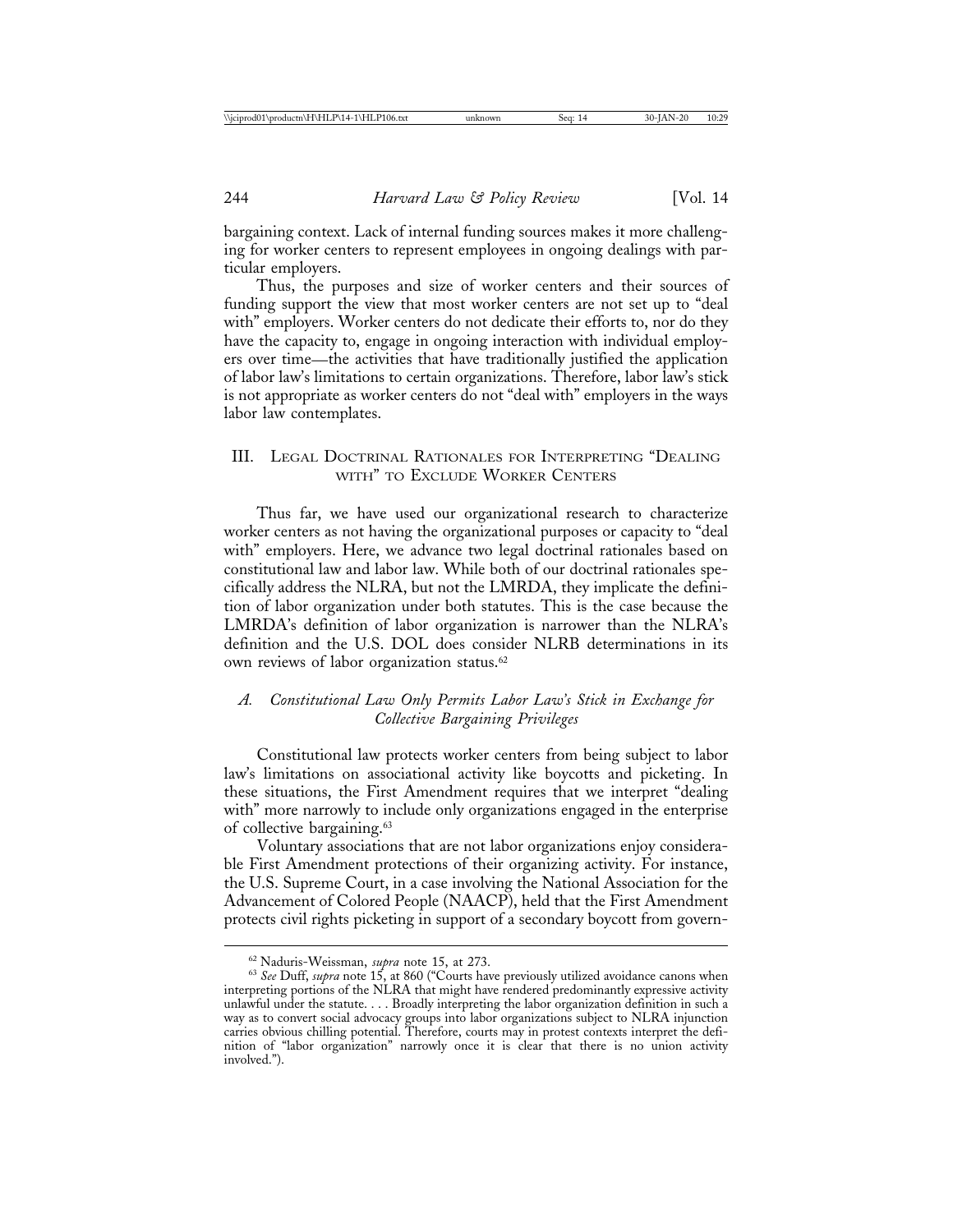ment interference.<sup>64</sup> The NLRA would prohibit this activity if it was initiated by a "labor organization." Nonetheless, because the NAACP was not a "labor organization," the First Amendment's full protection applied to the NAACP. The principles that apply to the NAACP should apply to worker centers.65

Labor scholars have roundly critiqued the NLRA's 8b restrictions on unions' associational activity, with some arguing that these restrictions are unconstitutional as applied to labor organizations.<sup>66</sup> There are serious Constitutional questions about the application of labor law's stick to union activity. Professor Cynthia Estlund provides a potentially viable doctrinal reason for restricting First Amendment protections for labor organizations' associational activity. Her rationale relies on collective bargaining protections as an offset. Specifically, Estlund argues that because the law provides additional powers to unions beyond the carrot, it may be constitutional to curtail their powers in other ways.<sup>67</sup> One notable benefit is that employers are legally required to bargain with unions once the union gains majority support.<sup>68</sup> Estlund calls this compromise the "grand bargain" and proposes that it is a way of understanding labor law's misfit with Constitutional principles that apply to all other private voluntary associations in the United States.<sup>69</sup> She notes, "unions' unusual legal privileges and powers might justify some of the unusual restrictions on their freedom and autonomy."70

Labor law restrictions, and other exceptions to First Amendment protections, are incongruous with worker centers as we know them today. While they enjoy the carrot of employee protection from employer retaliation, they

companies that promote themselves as doing well by their workers . . ."). <sup>66</sup> Crain & Matheny, *supra* note 1, at 562–65 (contending that labor rights should be reframed as "assembly rights" to expand labor rights and to buttress our democracy as well as our democratic institutions); Hallett, *supra* note 10, at 511 (using constitutional arguments to give labor more protection, what she calls "a labor organizing privilege").

<sup>67</sup> Estlund, *supra* note 8, at 169. **68** *Id.* at 193 ("The sui generis powers and privileges of unions under the NLRA were chiefly embodied in the original Wagner Act of 1935, which imposed a duty on employers to recognize a union selected by a majority of workers in an appropriate bargaining unit as the exclusive representative of all workers in the bargaining unit, whether union members or not, and a duty to bargain with that union in good faith."). *See also* Fisk, *supra* note 16, at 116 ("[T]he goal of the legal regulation is to force unions to govern themselves so as to protect dissenting employees, and the law does so because unions are the exclusive representatives of employees with the power to affect conditions of employment and also to waive individual

employee rights.").<br><sup>69</sup> Estlund, *supra* note 8, at 177–78 ("The claim that worker centers are 'labor organizations' under the NLRA attempts to divorce labor law's quid from its quo—to impose the extraordinary restrictions of federal labor law on voluntary associations of workers that neither exercise nor claim the special privileges and powers of unions."). <sup>70</sup> *Id.* at 177.

<sup>&</sup>lt;sup>64</sup> See generally NAACP v. Claiborne Hardware Co., 458 U.S. 886 (1982).<br><sup>65</sup> For an argument that recent First Amendment jurisprudence supports treating worker centers differently see Heather M. Whitney, *Rethinking the Ban on Employer-Labor Organization Cooperation,* 37 CARDOZO L. REV. 1455, 1464 (2016) ("While this Court's First Amendment is commonly understood to help corporations over workers, it may also be a tool with which to challenge and creatively destroy bans on company support that are, today, not only impediments to the development of new forms of worker organizations but are also good for companies that promote themselves as doing well by their workers . . .").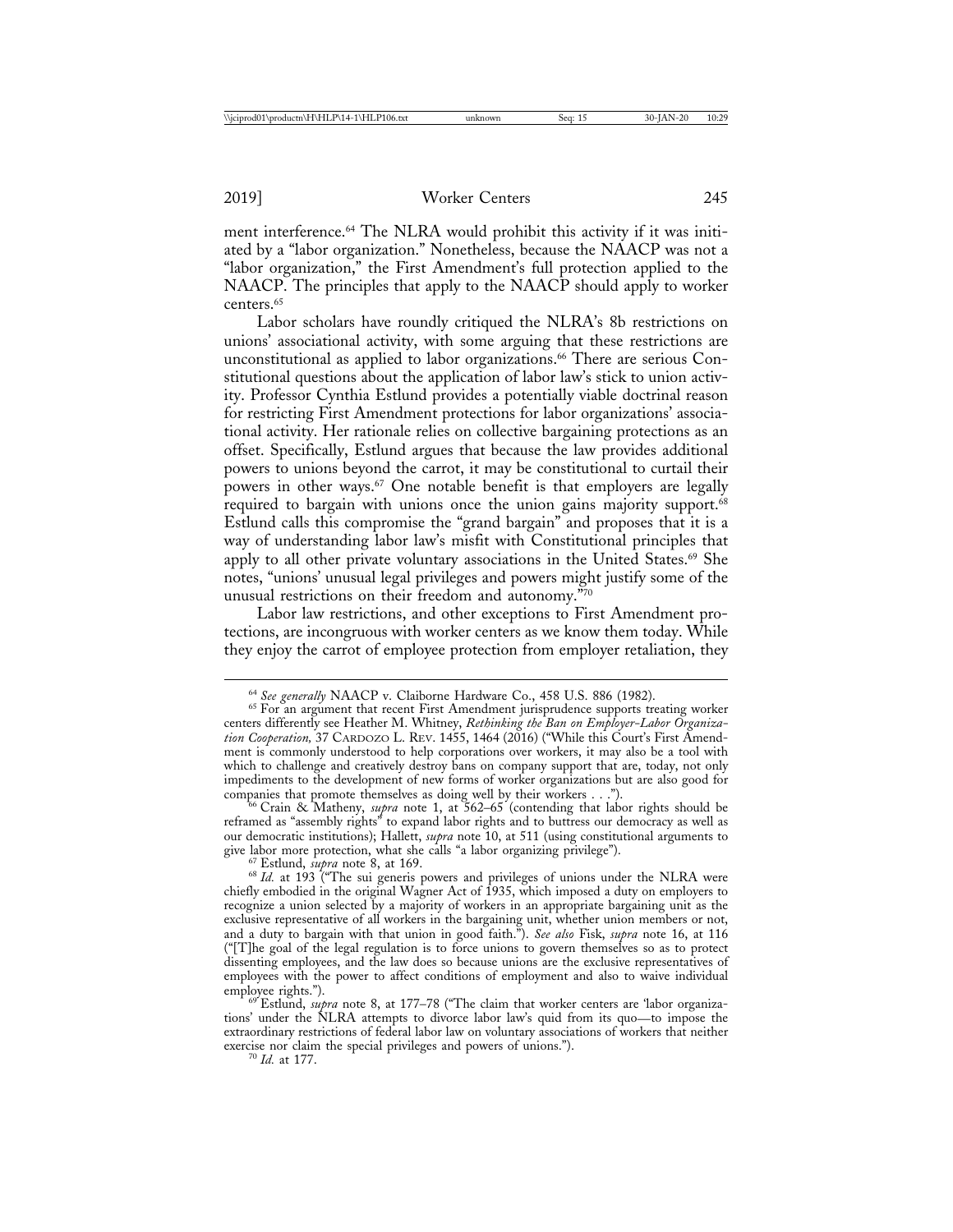should not be subject to the labor organization stick. Because worker centers do not seek the powerful benefits of mandatory bargaining and exclusive representation that labor unions enjoy, there is no (even arguable) legal justification for limiting their full freedom of assembly under the Constitution. Thus, worker centers should be subject to the same Constitutional entitlements as other nonprofits and voluntary associations.

Even if our argument about a conflict with the First Amendment is disputable, deeming worker centers as labor organizations would at minimum raise a constitutional question. Thus, the constitutional avoidance doctrine would call for protecting worker centers from labor law's stick. Since the meaning of "deal with" is ambiguous, the constitutional avoidance doctrine requires a narrow interpretation of its meaning. Such an interpretation would protect worker centers from labor law's stick. As we show next, labor law itself provides another justification for protecting worker centers from labor law's stick.

## *B. Labor Law's Inequality of Bargaining Power Purpose Forbids Use of Labor Law's Stick on Worker Centers*

A key purpose of labor law, to offset inequality of bargaining power, counsels against the application of labor law's stick to worker centers. It instructs us, similar to constitutional law, to have a narrower interpretation of "dealing with" in the worker center context. Worker centers organize economically vulnerable workers, which means they work to offset inequality of bargaining power even though they are not organizations set up to deal with particular employers.

As we will detail below, the U.S. Supreme Court's labor law jurisprudence confirms the expansiveness of labor law's goal to offset inequality of bargaining power, to enhance protections for vulnerable workers outside of the labor union context, and to infuse consideration of inequality of bargaining power into labor law interpretations, especially before the collective bargaining stage.

### *1. Inequality of Bargaining Power is Fundamental Purpose*

 The NLRA's underlying inequality of bargaining power rationale was/is that individual vulnerable workers may accept sweatshop conditions created by "chiselers" (as they had been known during the Great Depression era)<sup>71</sup> if those conditions were a requirement of gaining employment. But, Congress posited, groups of workers would be in a better position to demand humane wages and working conditions if they confronted their employers through

<sup>71</sup> Anne Marie Lofaso, *Jobs and the American Worker: What We Owe Our Coal Miners*, 5 HARV. L. & POL'Y REV. 87, 95-96 (2011) (connecting inequality of bargaining purposes to "the lack of economic diversification, a dearth of job opportunities, health and safety risks inherent to one of the region's higher paying jobs—combined with a history of worker exploitation and hostility to workers' attempts to help themselves.").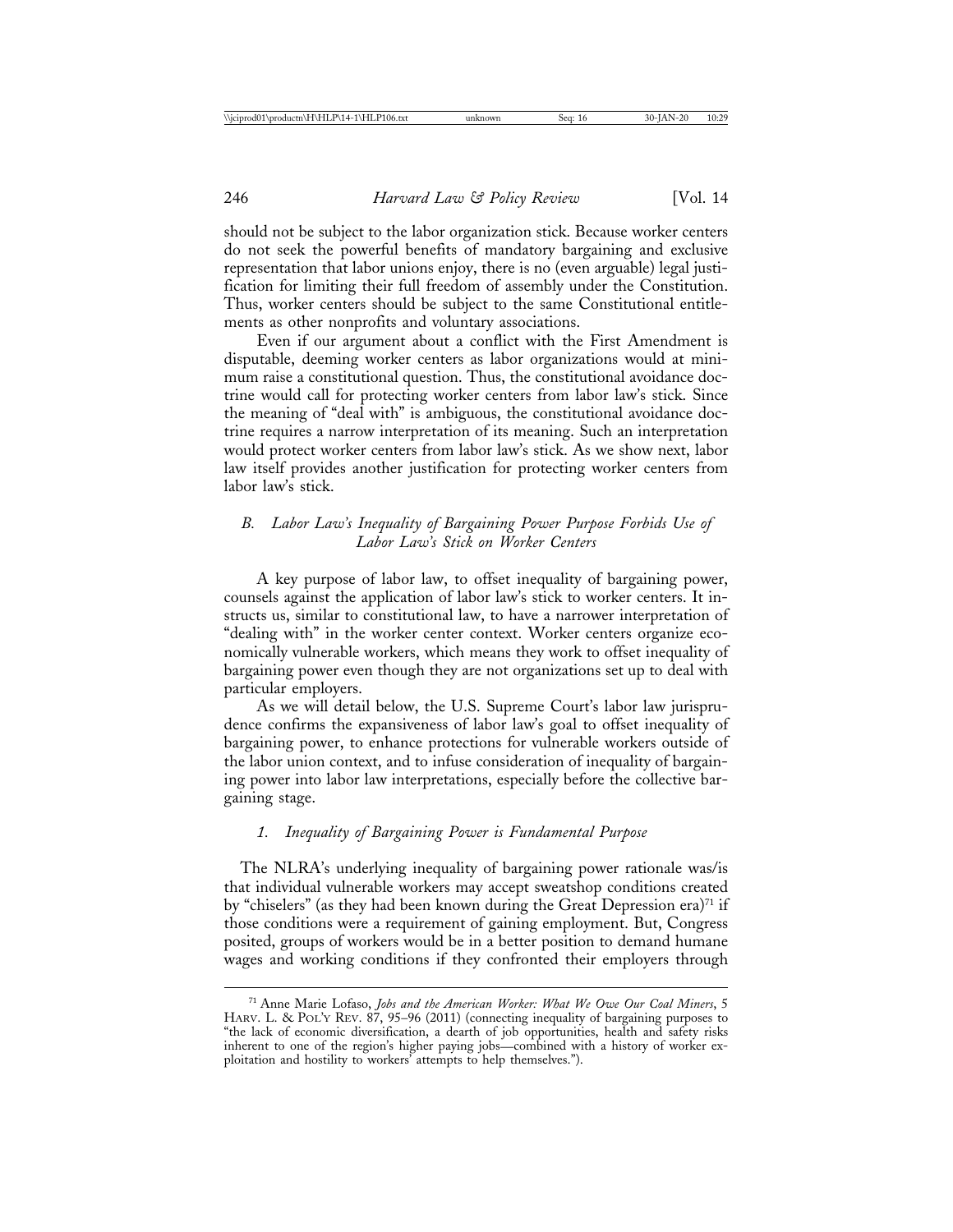2019] Worker Centers 247

collective actions. Congress intended to empower employees and their nascent organizing efforts to address the injustices that arise from employers' superior market power over workers.<sup>72</sup> Worker centers do just that.

Some downplay the NLRA's purpose to redress unequal bargaining power and concentrate more on the NLRA's purpose to promote industrial peace.73 Nonetheless, its salience as a fundamental underlying labor law policy is indisputable given that the need to address inequality of bargaining power is stated in the statute itself.74 Also, the U.S. Supreme Court has repeatedly affirmed Congress' purpose of equalizing bargaining power between employers and employees over the decades since the NLRA's enactment,<sup>75</sup> and has referred to it as "fundamental" to labor policy.<sup>76</sup>

# *2. Enhanced Protections for Organizing Before Collective Bargaining*

The U.S. Supreme Court has deemed that inequality of bargaining power merits enhanced protections for activity that occurs among employees who are acting collectively but are not represented by a union.<sup>77</sup> In *Washington Aluminum Co.*, a seminal labor law case, the Court concluded that a

emphasizes inequality of bargaining power purpose and instead emphasizes industrial peace). <sup>74</sup> 29 U.S.C. § 151. *See also* Am. Hosp. Ass'n v. NLRB, 499 U.S. 606, 609 (1991) ("In § 1 of the NLRA Congress made the legislative finding that the "inequality of bargaining power" between unorganized employees and corporate employers had adversely affected commerce and declared it to be the policy of the United States to mitigate or eliminate those adverse effects '"by encouraging the practice and procedure of collective bargaining and by protecting the exercise by workers of full freedom of association, self-organization, and designation of representatives of their own choosing, for the purpose of negotiating the terms and conditions of their employment or other mutual aid or protection.").

<sup>75</sup> See, e.g., Am. Comm. Ass'n v. Douds, 339 U.S. 382, 387-89 (1950) ("That Act was designed to remove obstructions caused by strikes and other forms of industrial unrest, which Congress found were attributable to the inequality of bargaining power between unorganized employees and their employers. It did so by strengthening employee groups, by restraining certain employer practices, and by encouraging the processes of collective bargaining."); Am. Hosp. Ass'n, 499 U.S. at 609 (same); Brown v. Pro Football, 518 U.S. 231, 253 n.1 (1996) (same); Metro. Life Ins. Co. v. Mass., 471 U.S. 724, 75354 (1985) (same). <sup>76</sup> NLRB v. J. Weingarten, Inc., 420 U.S. 251, 261-62 (1975) (referring to inequality of

bargaining power as a fundamental right); NLRB v. Jones & Laughlin Steel Corp., 301 U.S. 1, 33 (1937) (same); Anne Marie Lofaso, *Toward a Foundational Theory of Workers' Rights: The Autonomous Dignified Worker*, 76 UMKC L. REV. 1, 46–47 (2007) ("The main object of labour law has always been . . . to be a countervailing force to counteract the inequality of bargaining power which is inherent and must be inherent in the employment relationship."); Andrias, *supra* note 1 at 9 (describes "labor law's most fundamental commitments" as achieving "greater economic and political equality in society.").

<sup>77</sup> WILLIAM B. GOULD IV, A PRIMER ON AMERICAN LABOR LAW 99 (2013) (referring to *Washington Aluminum* and stating that the "Court has held that walkouts, with or without the presence of the union, are protected activity regardless of the judges' view about the wisdom of the action.").

<sup>72</sup> Melinda J. Branscomb, *Labor, Loyalty, and the Corporate Campaign*, 73 B.U. L. REV. 293, 334-35, 368-70 (1993) (advancing that NLRA does not promote employee loyalty but instead intends to strengthen employees' protections); Sergio Gamonal & Cesar F. Rosado Marzan, *Protecting Workers as a Matter of Principle: A Latin American View of U.S. Work*, 13 WASH. U. GLOBAL STUD. L. REV. 605, 647-49 (2014) (emphasizing statutory language on this point).

<sup>&</sup>lt;sup>73</sup> Branscomb, *supra* note 72, at 334-35, 368–70 (1993) (describing scholarship that de-emphasizes inequality of bargaining power purpose and instead emphasizes industrial peace).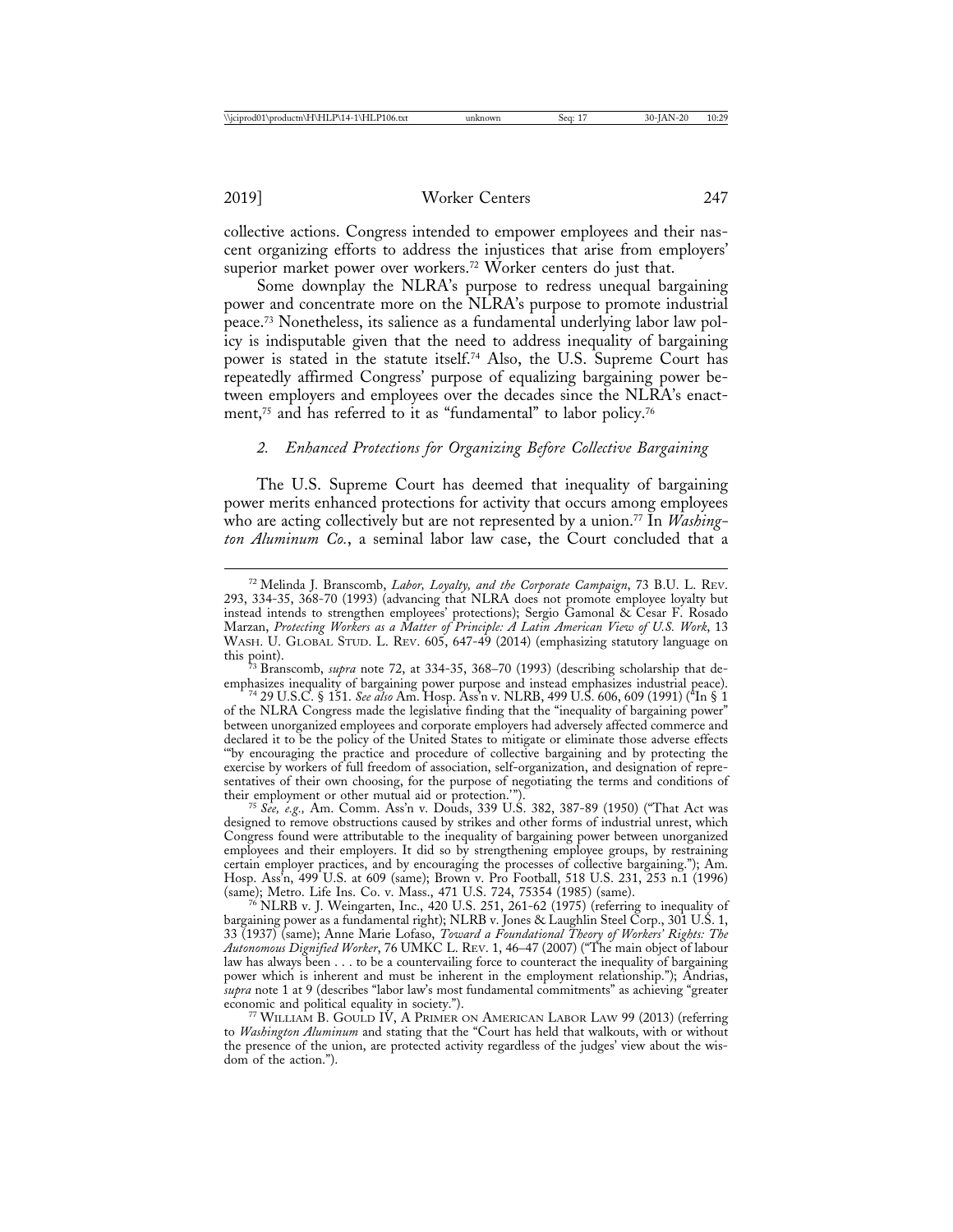group of non-union workers who spontaneously walked out of their factory to protest extremely cold conditions engaged in NLRA protected activity. In coming to this conclusion, the Court invoked the vulnerability of the unrepresented employees.78 It stated:

The seven employees here were part of a small group of employees who were wholly unorganized. They had no bargaining representative . . . to present their grievances to their employer. Under these circumstances, they had to speak for themselves as best they could. . . . [A]fter talking among themselves, they walked out together in the hope that this action might spotlight their complaint and bring about some improvement in what they considered to be the "miserable" conditions of their employment.79

The Court concluded that this was protected concerted activity because the workers did not yet have a union. The Court's reliance on the lack of a union signals that the Court would have employed a more limited view of protection if there had been a union in place. Unionized workers would, as the *Washington Aluminum* Court put it, have a representative that could "present their grievances to their employer."

# *3. Inequality of Bargaining Power Purpose as Key Interpretive Tool Before Collective Bargaining Stage*

Inequality of bargaining power is so salient to labor policy that the Court uses it as an interpretive tool when applying the NLRA. This is especially the case before the employees have reached the collective bargaining stage.

The Court, for example, instructed the NLRB to consider this purpose when it interprets the impact of employer statements on employees. In the worker center context this would mean interpreting the NLRA's labor organization definition to exclude worker centers. In *Gissel Packing Co.*, the Court stated that the NLRB should account for power imbalances when considering whether an employer's statement before a union election is an implicit threat of retaliation. In other words, rather than considering how an objective person would interpret seemingly benign predictions about the effects of unionization, the Court concluded that the NLRB should consider how an economically dependent worker would interpret the statements.<sup>80</sup>

<sup>&</sup>lt;sup>78</sup> NLRB v. Washington Aluminum Co., 370 U.S. 9 (1962).<br><sup>79</sup> *Id.* at 14–15.<br><sup>80</sup> NLRB v. Gissel Packing Co., 395 U.S. 575, 617-18 (1969). The Court stated, "Any assessment of the precise scope of employer expression, of course, must be made in the context of its labor relations setting. . . [It] must take into account the economic dependence of the employees on their employers, and the necessary tendency of the former, because of that relationship, to pick up intended implications of the latter that might be more readily dismissed by a more disinterested ear. Stating these obvious principles is but another way of recognizing that what is basically at stake is the establishment of a nonpermanent, limited relationship between the employer, his economically dependent employee and his union agent, not the election of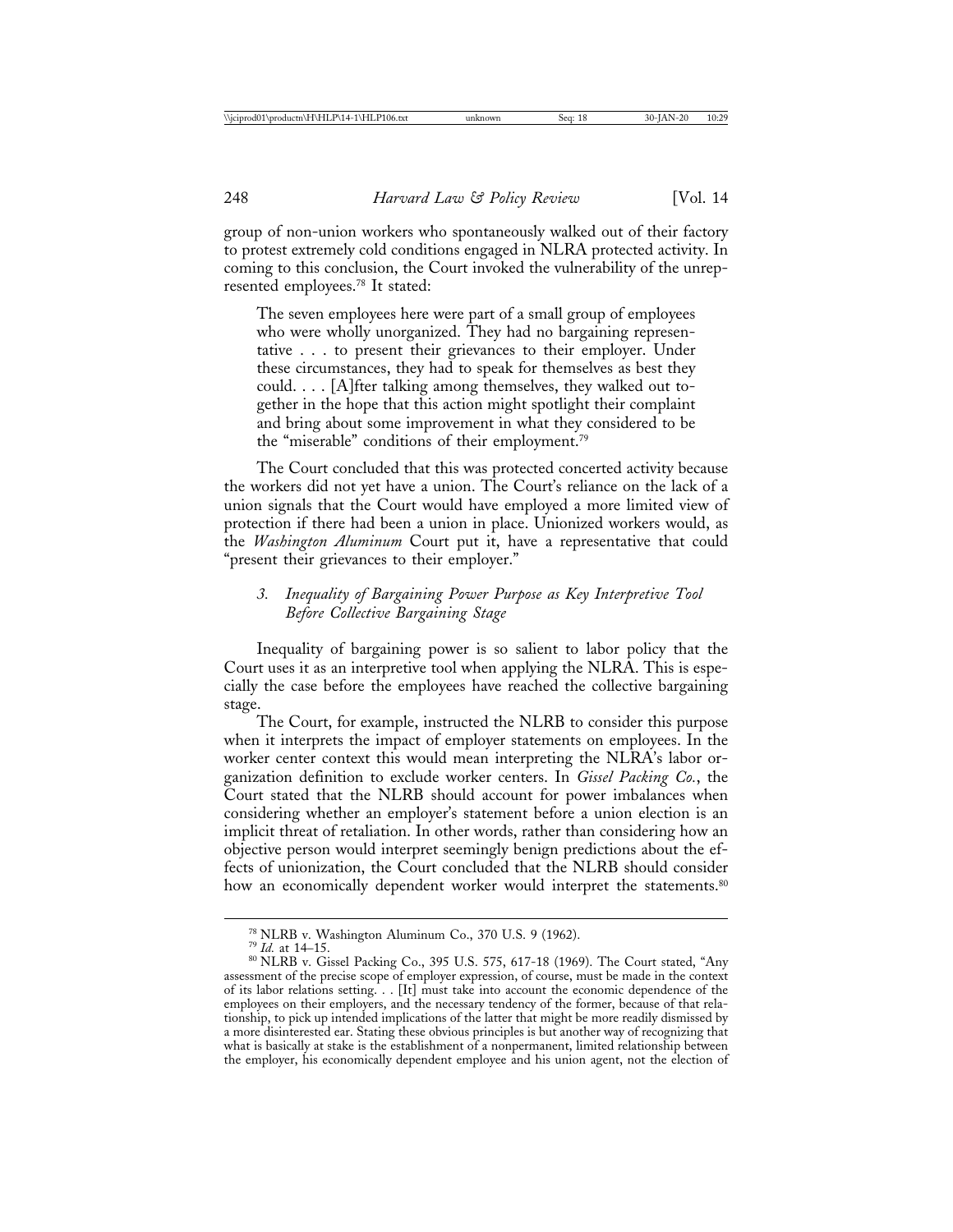They might be more prone to "pick up intended implications" of the employer's statement that otherwise might "be more readily dismissed by a more disinterested ear."81

In another seminal labor law case, the Court concluded that the NLRB should even broadly consider the inequality of bargaining power of union represented workers in some circumstances. In J. *Weingarten Inc.*, the Court concluded that a represented employee has the right to bring a union representative with him/her in an investigatory interview that could result in disciplinary action or discharge. The Court largely relied on the underlying policy of the Act stating, that

[r]equiring a lone employee to attend an investigatory interview which he reasonably believes may result in the imposition of discipline perpetuates the inequality the Act was designed to eliminate, and bars recourse to the safeguards the Act provided "to redress the perceived imbalance of economic power between labor and management."82

Those arguing for the need to apply *Weingarten* rights to all employees, even non-union employees, similarly call upon the NLRA's inequality of bargaining power rationale.83

Supreme Court case law on whether particular workers are "employees" shows a similar concern with the vulnerability of the workers involved and an expansive consideration of inequality of bargaining power. In a case declaring that unauthorized immigrant workers can be NLRA "employees" with collective action rights under the Act, the Court harkened back to the NLRA's goal of reducing the imbalance in bargaining power. It reasoned that if the NLRA withholds protections, this would create a "subclass" of workers. The "subclass" of unauthorized immigrant workers would be problematic for labor policy because they would not have "a comparable stake in the collective goals of their legally resident co-workers" and because their

legislators or the enactment of legislation whereby that relationship is ultimately defined and where the independent voter may be freer to listen more objectively and employers as a class freer to talk."  $Id$ .

<sup>&</sup>lt;sup>81</sup> *Id.* 82 *Id.* 820 U.S. at 261–62 (1975) (quoting Am. Ship Bldg. Co. v. NLRB., 380 U.S. 300, 316 (1965)). *See also* NLRB v. City Disposal Systems, Inc., 465 U.S. 822, 835 (1984) ("Against this background, it is evident that, in enacting § 7 of the NLRA, Congress sought generally to equalize the bargaining power of the employee with that of his employer by allowing employees to band together in confronting an employer regarding the terms and conditions of their employment. There is no indication that Congress intended to limit this protection to situations in which an employee's activity and that of his fellow employees combine with one another in any particular way. Nor, more specifically, does it appear that Congress intended to have this general protection withdrawn in situations in which a single employee, acting alone, participates in an integral aspect of a collective process.").

<sup>&</sup>lt;sup>83'</sup> See Christine Neylon O'Brien, *When Union Members in a Members-Only Non-Majority Union (MONMU) Want Weingarten Rights: How High will the Blue Eagle Fly?*, 10 U. PA J. BUS. & EMP. L. 599, 621–22 (2008) (arguing that conclusion that individual employees have a right to union representation at investigatory interviews relates to the idea of inequality of bargaining power).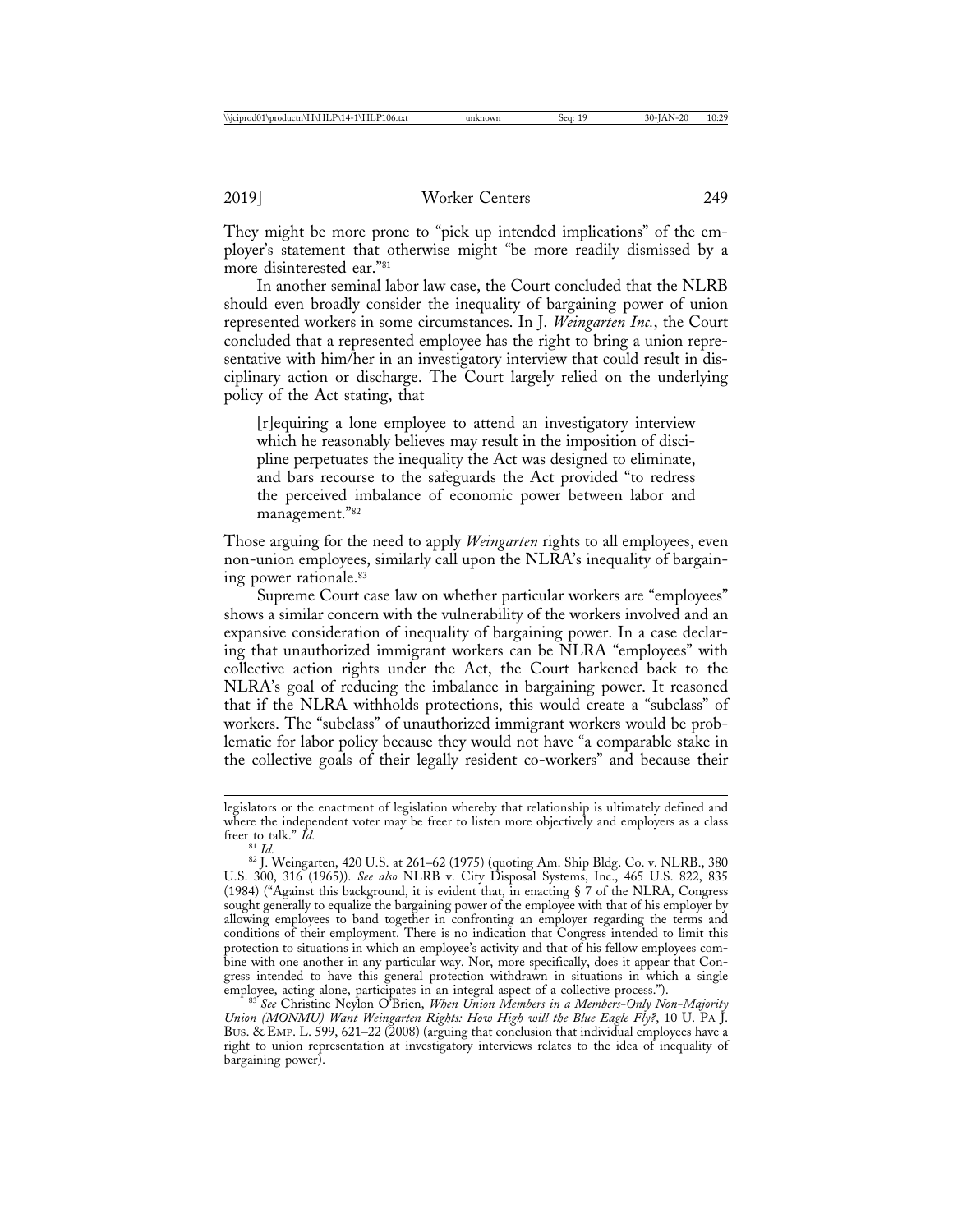inferior rights would create incentives for employers to prefer the unauthorized population over the authorized population.<sup>84</sup>

Inequality of bargaining power shows up in other Court interpretations of "employee" status as well. In *E.C. Atkins & Co*., the Court concluded that private plant guards were employees because of the "inequality of bargaining power [they experience] and [because] their need for collective action parallels that of other employees" under the NLRA.<sup>85</sup> In a case concluding that retired employees were no longer NLRA "employees," the Court's rationale relied on the inapplicability of the NLRA's inequality of bargaining power purpose to that population.<sup>86</sup> It stated that "[t]he inequality of bargaining power that Congress sought to remedy was that of the "'working man."87

There are Supreme Court cases that deemphasize inequality of bargaining power, but they are not applicable to nonprofit associations (like worker centers) that do not aim to become collective bargaining representatives. These cases de-emphasize the NLRA's inequality of bargaining power purpose once a labor organization becomes the collective bargaining representative of a majority of employees and the employer has a legal duty to bargain with it. Once unions have reached the collective bargaining stage, these court rationales posit, employees have the "opportunity to deal on equality with their employer."88 Thus, in the eyes of the Court, the NLRA's purpose to offset power imbalances largely has been realized in such cases.

In *Insurance Agents' Int'l Union*, the Court used this reasoning to justify a holding that the NLRB should have a hands-off approach to regulating

<sup>86</sup> Allied Chem. & Alkali Workers, Local Union No. 1 v. Pittsburgh Plate Glass Co., 404 U.S. 157, 166 (1971). For another broad reading of the scope of employee see Eastex, Inc. v.

<sup>87</sup> Allied Chem. 404 U.S. at 166. Scholars have similarly argued for labor law's inclusion of now-exempt groups, such as domestic workers who take care of children or the aged, because those groups are particularly vulnerable and face extreme inequalities of bargaining power. *See, e.g.,* Peggie R. Smith, *Organizing the Unorganizable: Private Paid Household Workers and Approaches to Employee Representation*, 21 N.C. L. REV. 45, 109-10 (2000) (arguing for NLRA coverage of domestic workers because they are a group with very little bargaining power); Michael C. Duff, *Union Salts as Administrative Private Attorneys General*, 32 BERKELEY J. EMP. & LAB. L. 1, 2 (2011) ("[S]alts have served a legitimate function that is often overlooked: by exposing unlawful, anti-union employment practices - especially unlawful hiring practices - salts facilitate the implementation of federal labor law policies designed to maintain<br>industrial peace and to equalize employee bargaining power.").

 $88$  NLRB v. Ins. Agents' Int'l Union, 361 U.S.  $477$ , 506 (1960).

<sup>84</sup> Sure-Tan, Inc. v. NLRB, 467 U.S. 883, 892 (1984). *But see* Hoffman Plastic Compounds vs. NLRB, 535 U.S. 137, 139 (2002) (leaving *Sure-Tan*'s holding on employee status intact but removing unauthorized employees' access to NLRB back pay remedy when they

 $85$  NLRB v. E. C. Atkins & Co., 331 U.S. 398, 404 (1947). The court went on to reason that "[w]ithout collective bargaining, they are subject to the unilateral determination by the employer of their wages, hours, seniority, tenure and other conditions of work". *Id. But see* Sergional Gamonal C. & César F. Rosado Marzán, PRINCIPLED LABOR LAW: U.S. LABOR LAW THROUGH A LATIN AMERICAN METHOD (forthcoming in 2019) (describing restriction of using the NLRA's purposes to answer questions of employee versus independent contractor status). Marc Linder, *Towards Universal Worker Coverage under the National Labor Relations Act: Making Room for Uncontrolled Employees, Dependent Contractors, and Employee-like Persons*,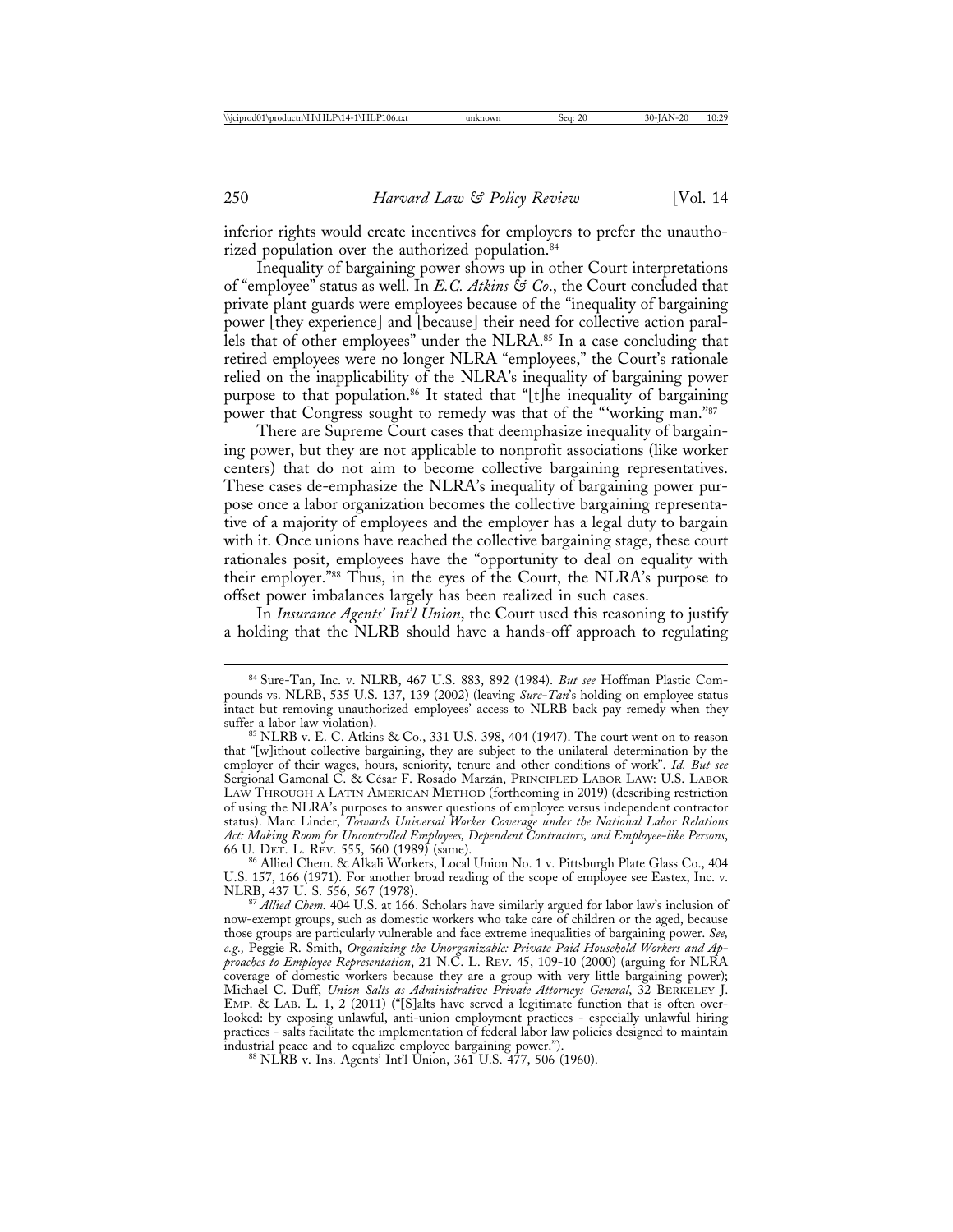bargaining and thus should not find bad faith bargaining based on a union's, or an employer's, use of economic pressure. The *Insurance Agents* Court, in 1960, noted that inequality of bargaining power has less salience once the parties are at the bargaining table. It stated:

In view of the economic and political strength which has thereby come to unions, interpretations of the Act ought not to proceed on the assumption that it actively throws its weight on the side of unionism in order to redress an assumed inequality of bargaining power.89

In a collective bargaining labor law case from 1981, *First National Maintenance Corp.*, 90 the Supreme Court again downplayed inequality of bargaining power at the bargaining stage. That case set out a legal principle for determining when an employer decision to close part of its business is a mandatory subject of bargaining that an employer must bargain about in good faith. The *First National Maintenance* legal principle gives more consideration to employer business interests, and less consideration to inequality of bargaining power, in part because the "inequalities" that the Act meant to redress are less of a concern at the bargaining stage of the relationship.<sup>91</sup>

In sum, worker centers squarely address the central purpose of the NLRA: to offset inequality of bargaining power. As we established above, however, they do so not by aiming to represent workers in collective bargaining or other ongoing dealings with particular employers. Instead, they engage with workers who are more akin to the loose-knit workers in *Washington Aluminum* that walked out of their workplace due to the intolerably cold conditions on that Chicago morning. As we will elaborate upon next, the fact that worker centers endeavor to offset the weak bargaining power of some of the nation's most vulnerable, underrepresented, employees at a time of heightened inequality and hostility against workers' rights further underscores the relevance of extending worker centers the carrot of labor law, without subjecting them to labor law's stick.

# IV. POLICY RATIONALES FOR INTERPRETING "DEALING WITH" TO EXCLUDE WORKER CENTERS

Along with legal arguments, there are normative policy rationales supporting our carrot-but-not-a-stick approach. Worker centers should enjoy the carrot, but not the stick, of labor law because they assist some of the most vulnerable workers and do so at a time of heightened inequality of bargaining power. Indeed, the inequality of bargaining power between workers and employers today is by some measures comparable to, if not worse than, the inequality which the NLRA's architects sought to rectify. Further-

<sup>89</sup> *Id.* at 507. <sup>90</sup> *See* First Nat'l Maint. Corp v. NLRB, 452 U.S. 666, 683 (1981). <sup>91</sup> *Id.* at 682–83.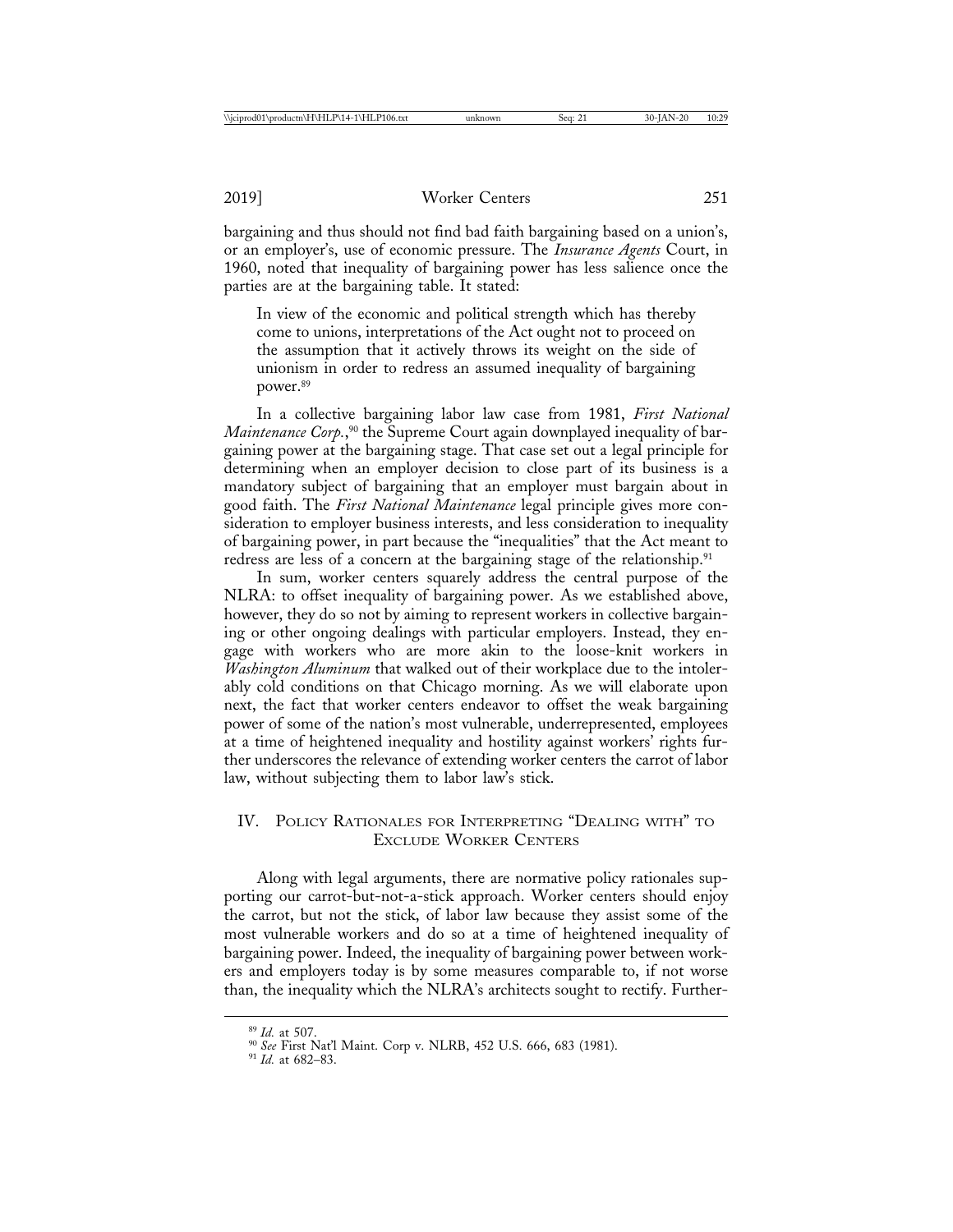more, worker centers fulfill the mission of the NLRA in a hostile environment for advocates of workers' rights. For these reasons, we argue that the NLRA's protections for associational activity should extend to worker centers, without burdening worker centers with its cumbersome stick of reporting and associational restrictions.

#### *A. Worker Centers Organize the Marginalized*

Labor law's concept of "dealing with" should not be interpreted broadly to include worker centers because they organize some of the most marginalized employees in the U.S. economy. Worker centers do not serve as a substitute for collective bargaining and the long-term contractual benefits that can result. They do important work, however, to improve conditions for some of the most disadvantaged populations of workers in the United States. They often organize employees whose basic rights to minimum wage, overtime premiums, and workplace safety are routinely violated.

In his study of black worker centers, Steven Pitts notes that even though a significant number of black workers have jobs, "the quality of those jobs is poor."92 Indeed, black workers still face a multiple decades-long employment crisis, marked by poor job quality and disproportionate unemployment (when compared to white workers).<sup>93</sup> The National Black Worker Center Project, and its worker center affiliates, addresses these inequities through organizing, policy campaigns, and other efforts to bring the voices and experiences of Black workers into the solutions to the Black job crisis.

Worker centers also participate in wide-scale efforts to address challenges faced by low-wage immigrant worker communities. Immigrant worker centers often engage with immigrants who work in low-paying, isolated, and small workplaces that are challenging for labor unions to reach and organize. Sometimes they organize workers who have particularly precarious situations because they are employees under labor law, but unauthorized individuals under immigration law.94

In short, worker centers tend to represent precarious and low-wage populations with few resources.<sup>95</sup> Thus, the imposition of labor law restrictions on their public protest tools and the addition of compliance costs would be particularly harmful given the thin-resourcing of many worker cen-

<sup>92</sup> Steven Pitts, *The National Black Worker Center Project: Grappling with the Power-Building Imperative*, *in* No One Size Fits All: WORKER ORGANIZATION, POLICY AND MOVEMENT FOR A NEW ECONOMIC AGE 115, 115 (2018).

<sup>&</sup>lt;sup>93</sup> See id. at 118–26.<br><sup>94</sup> See Xochitl Bada et al., *Union Organizing, Advocacy, and Services at the Nexus of Immigrant and Labor Rights*, *in* NO ONE SIZE FITS ALL: WORKER ORGANIZATION, POLICY AND

<sup>&</sup>lt;sup>95</sup> Crain & Matheny, *supra* note 1, at 562–65 (2014) ("Some of these mobilization efforts mirror pre-NLRA worker organizing, crossing workplace, industry, and geographical boundaries, and connecting economic issues with political and social justice."); Rosenfeld, *supra* note 15, at 472–73.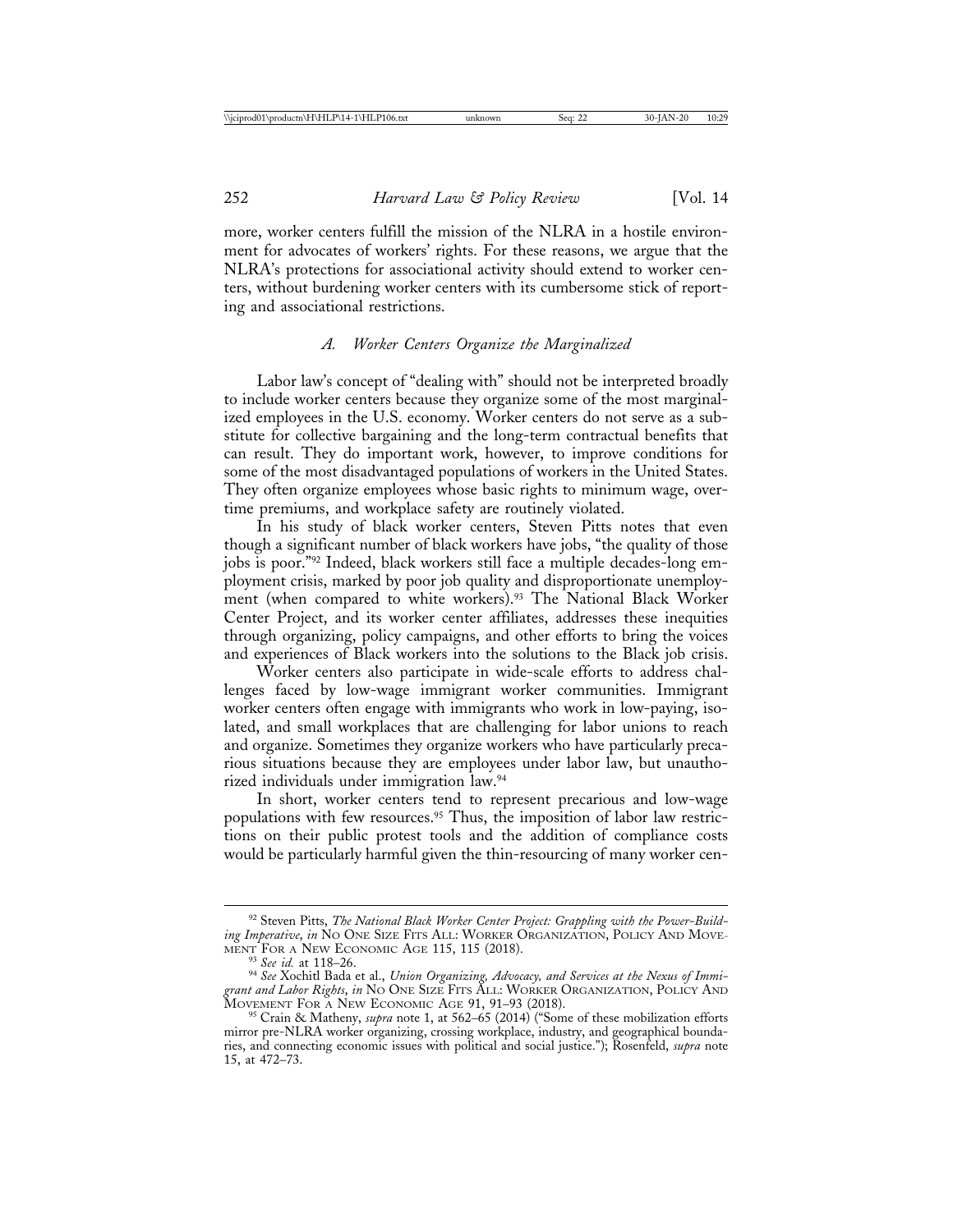ters. This outcome would conflict with a central purpose of the NLRA to offset inequality of bargaining power.

## *B. Inequality Parallels New Deal Levels*

Another policy rationale for our approach is that worker centers combat inequality which parallels New Deal era levels. Income inequality, which we might conceive of as the underlying structure of bargaining inequality, is on the rise. The top ten percent, those families whose incomes were higher than 90 percent of American families, have captured a growing share of income since the 1970s.<sup>96</sup> Their share expanded from around 33 percent in the early 1970s, to 50.1 percent in 2017, only slightly less than its peak of 50.6 percent in 2012.<sup>97</sup> In the past quarter century (since 1993), the incomes of the vast majority of Americans, those with incomes in the bottom 99 percent, grew by 15.5 percent.98Meanwhile, the incomes of the top 1 percent catapulted by 95.5 percent, capturing just over half (51 percent) of the overall economic growth of real incomes during this period.<sup>99</sup>

Worker centers operate in a context of income inequality that is comparable to that which New Deal advocates and legislators faced in the 1930s.<sup>100</sup> In 2007, just before the 2008 economic crash, the top 1 percent's share of income soared to its recent nadir of 23.5 percent, nearly returning to its 1928 peak of 24 percent.101 Furthermore, the top ten percent's share of income now exceeds its prior height of 48 percent in 1928, just before the stock market crash of 1929.<sup>102</sup>

Unions, the organizations conceived of as the bulwark against inequality of bargaining power, have withered. The percent of employed workers who are members of a union has decreased from its peak of 33.4 percent in 1945 to 24.1 percent in 1979 and to 10.4 percent by 2017.103 Private sector

<sup>101</sup> Saez, *supra* note 97, at 5. <sup>102</sup> *Id.* at 4–5. <sup>103</sup> Barry T. Hirsch & David A. Macpherson, *Union Membership and Coverage Database from the Current Population Survey*, 56 INDUS. & LAB. RELATIONS REV. 349 (2003) (updated annually at unionstats.com [https://perma.cc/36CD-QSLF]).

<sup>96</sup> Thomas Piketty & Emanuel Saez, *Income Inequality in the United States, 1913-1998*, 118 Q.J. ECON. 1, 2 (2003). <sup>97</sup> Emmanuel Saez, Striking it Richer: The Evolution of Top Incomes in the United

States (Updated with 2017 Final Estimates) 1, 4–5 (Mar. 2, 2019) (unpublished manuscript), https://eml.berkeley.edu/~saez/saez-UStopincomes-2017.pdf [https://perma.cc/F4BE-

<sup>&</sup>lt;sup>98</sup> *Id.* at 5. 99 *Id.* The top one percent of earning families, those with incomes above \$460,000 in 2017, increased their share of income from around 9 percent in the 1970s to around 20 percent since the early 1990s. The top one percent enjoyed 22 percent of income in 2017, down just slightly from its peak in 2007 of 23.5 percent. *Id. at* 1, 5. 100 *See* Andrias, *supra* note 1, at 2, 5 ("Economic inequality is at its highest point since the

Gilded Age, when unionization rates were similarly low."). For a discussion of the relative power of business in the lead up to, and during, the New Deal period, see Leslie C. Gates, *Theorizing Business Power in the Semi-Periphery: Mexico 1970-2000*, 38 THEORY & SOC'Y 57, 62–64 (2009).<br> $101 \text{ Saez, } \text{supra note } 97, \text{ at } 5.$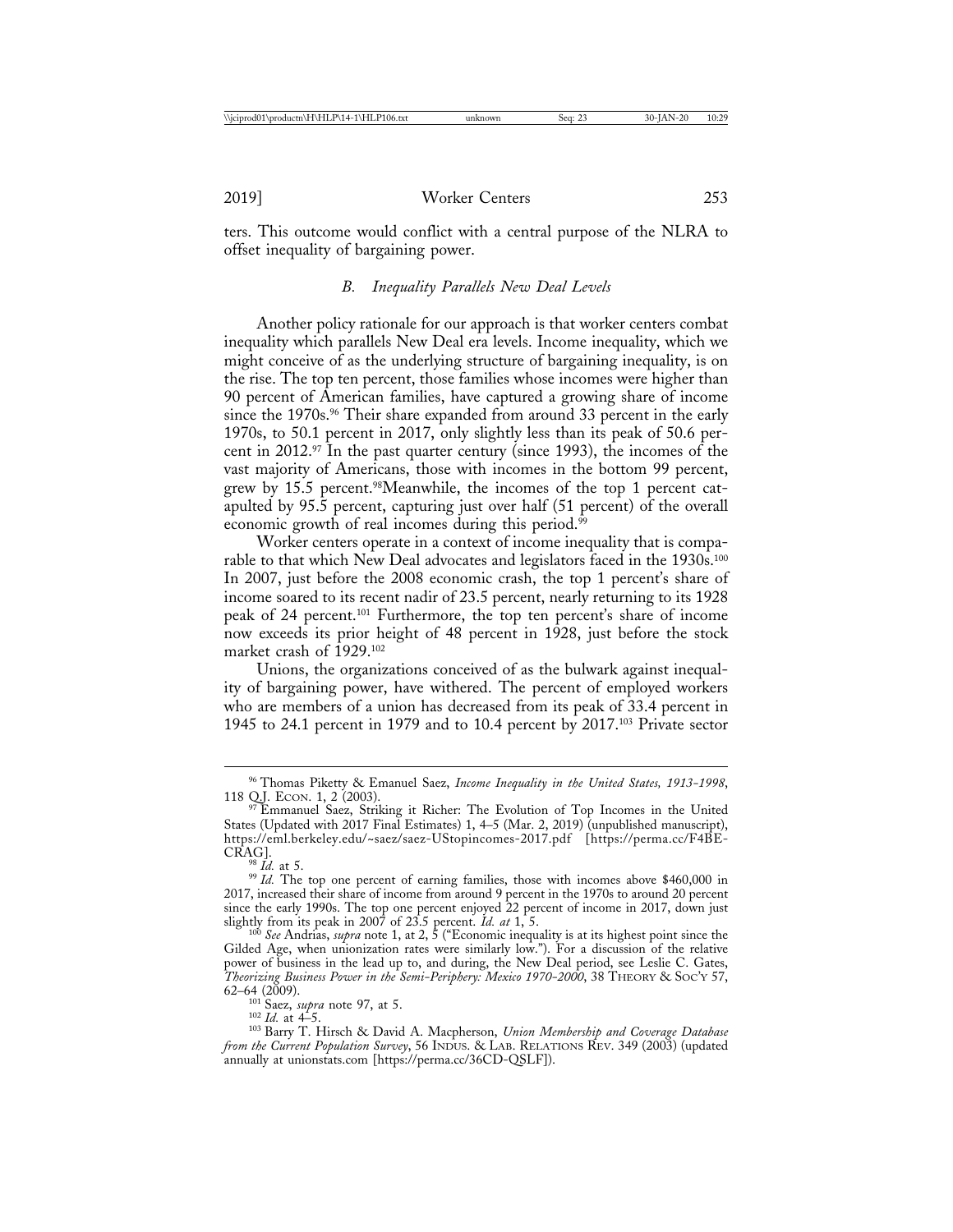unionization rates have shrunk even more precipitously, from 24.2 percent in 1973 to just 6 percent of private sector workers since 2010.104

Leaving aside fierce debates about whether union decline is a cause or consequence of income inequality, the coincidence of low unionization rates and high income-inequality makes our present era strikingly similar to the early 1930s. New Deal architects considered inequality and its resultant ills in the workplace to have reached intolerably high levels. Figure 2 illustrates how unionization rates have sunk to their early 1930s level, even as the share of income consumed by the top ten percent has increased.



FIGURE 2: UNION MEMBERSHIP AND SHARE OF INCOME GOING TO THE TOP 10 PERCENT

*Source: Union membership data from U.S. Census Bureau accessed at http://www.unionstats.com/; Top 10 percent share of income from Piketty and Saez data updated as of 2017, and first published in 2007.*

As inequality reaches historic levels and unions' organizational strength wanes, worker centers play a critical role in addressing inequality of bargaining power.

# *C. Hostile Environment for Workers' Rights*

Worker centers not only confront a historical return to heightened inequality in bargaining power, they do so at a time of increasing hostility towards workers and their advocates. This serves as the final policy rationale underlying our approach. Some courts, employers, conservative groups, and local governments have become more hostile towards labor unions.<sup>105</sup> Strik-

<sup>104</sup> Jeffrey M. Hirsh & Joseph A. Seiner, *A Modern Union for the Modern Economy*, 86 FORDHAM L. REV. 1727, 1729 n. 6, 1730 (2018); Hirsch & Macpherson, *supra* note 103, at

<sup>&</sup>lt;sup>105</sup> Andrias, *supra* note 1, at 6 (describing reasons for labor's decline as delay, weak penalties, under-enforcement, unresponsive to supply chain in global economy and lack of support for industry wide bargaining); Kate Bronfenbrenner, *Employer Behavior in Certification Elec-*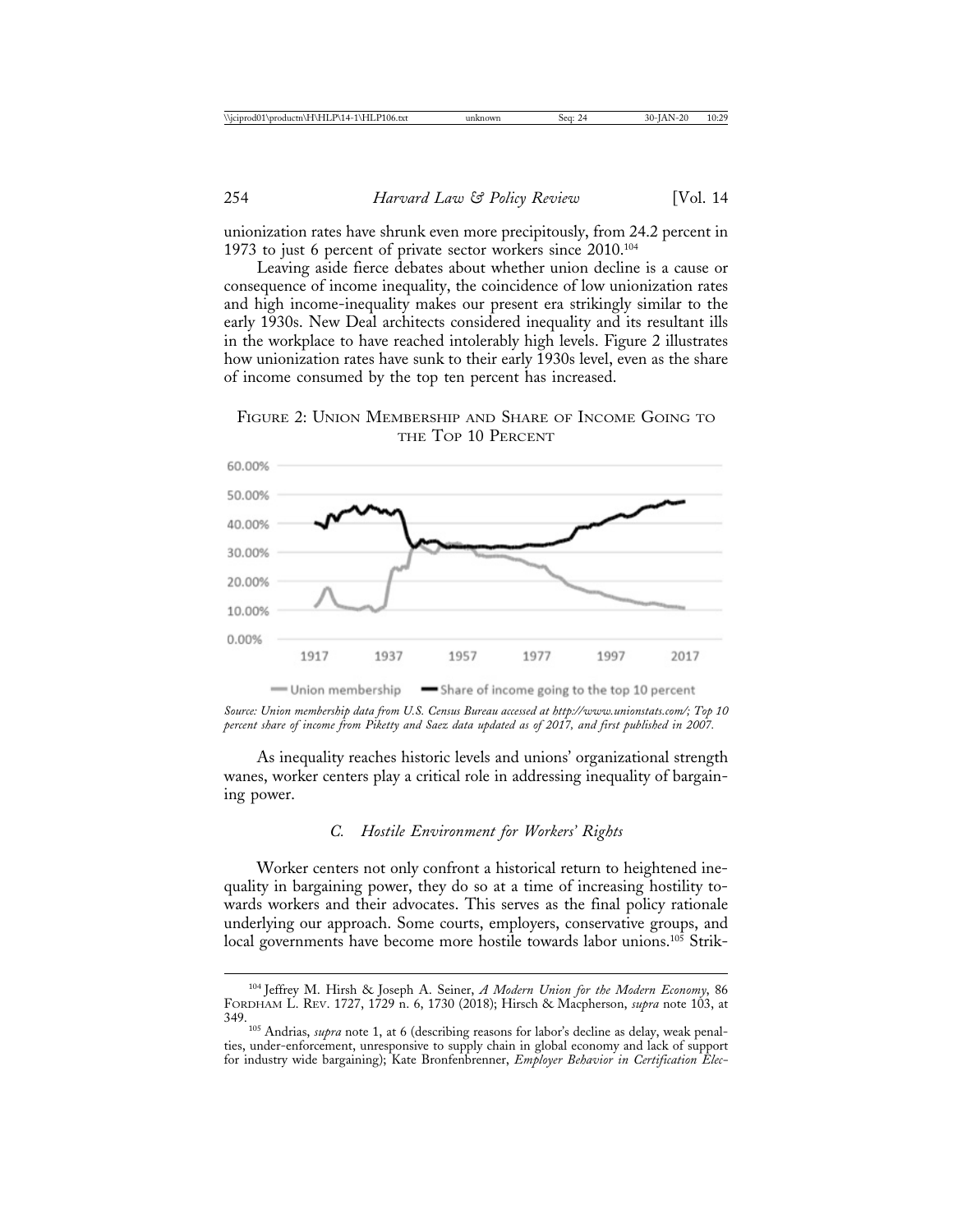ing, organizing, and bargaining has become incredibly difficult for unions.106 Labor scholars elaborate how courts and the NLRB have enhanced the NLRA's stick (restrictions on union activity)<sup>107</sup> and have reduced labor law's carrot (protections of employee collective activity).108 This is what Karl Klare famously called the "judicial deradicalization" of 1935 labor law (the NLRA), which in the eyes of many scholars was the "most radical piece of legislation [Congress] ever enacted."109

Worker centers are, thus, often "scrambling" to find whatever "leverage" they can muster "within an increasingly hostile economic, political and legal environment."110 Even if worker centers do not take advantage of the carrot, labor law's stick should not get in the way of worker centers' efforts on behalf of vulnerable groups of low-wage workers at a time of such acute inequality of bargaining power.

### V. WORKER CENTERS AND THE FUTURE OF LABOR POLICY

Worker centers cannot overcome the heightened inequality of bargaining power rooted in labor's waning organizational power and the nation's rising income inequality. As a new experimental model, however, worker centers provide a glimmer of hope in an otherwise bleak environment for workers' rights advancement. Worker centers, along with labor unions and other worker advocates, can and should experiment with "improvisational" organizing efforts that can shift the practices of twenty-first century companies.111

In this context, our carrot-but-not-a-stick approach opens up space for emerging worker centers to expand their efforts to improve the working lives of the growing low-wage workforce. It provides an additional tool in worker centers' toolkit that has the potential to protect their constituents when they face employer retaliation.

*tions and First-Contract Campaigns: Implications for Labor Law Reform*, *in* RESTORING THE

<sup>&</sup>lt;sup>106</sup> The public sector is not immune. In its most recent public sector labor law decision, *Janus v. AFSCME*, the U.S. Supreme Court struck a blow to labor law in the public sector. 138 S.Ct. 2448 (2018). It made it harder for public sector unions to collect payment from employ-<br>ees who benefit from a contract the union negotiated and administers on their behalves. Id.

<sup>&</sup>lt;sup>107</sup> See, e.g., Cynthia L. Estlund, *The Ossification of American Labor Law*, 102 COLUM. L. REV. 1527, 1532 (2002).

<sup>108</sup> Crain & Matheny, *supra* note 1; *see also* Kate Andrias, *Building Labor's Constitution*, 94 TEX. L. REV. 1591, 1611 (2016) (describing court rulings curtailing labor law protection); Estlund, *supra* note 8, at 177 ("As a policy matter, I join the legions of labor law scholars who contend that the "delicate balance" struck by Congress is far out of whack and sharply tilted against workers' ability to claim union representation and the benefits of collective

bargaining."). <sup>109</sup> Karl Klare, *Judicial Deradicalization of the Wagner Act and the Origins of Modern Legal*

*Consciousness, 1937-1941*, 63 MINN. L. REV. 265, 265 (1977). <sup>110</sup> Janice Fine, et al., *Introduction to* NO ONE SIZE FITS ALL: WORKER ORGANIZATION, POLICY AND MOVEMENT FOR A NEW ECONOMIC AGE 1 (2018).<br><sup>111</sup> Michael Oswalt, *Improvisational Unionism*, 104 CAL. L. REV. 597, 669 (2016) (con-

cluding that new efforts will be impactful if they can get companies to the negotiating table).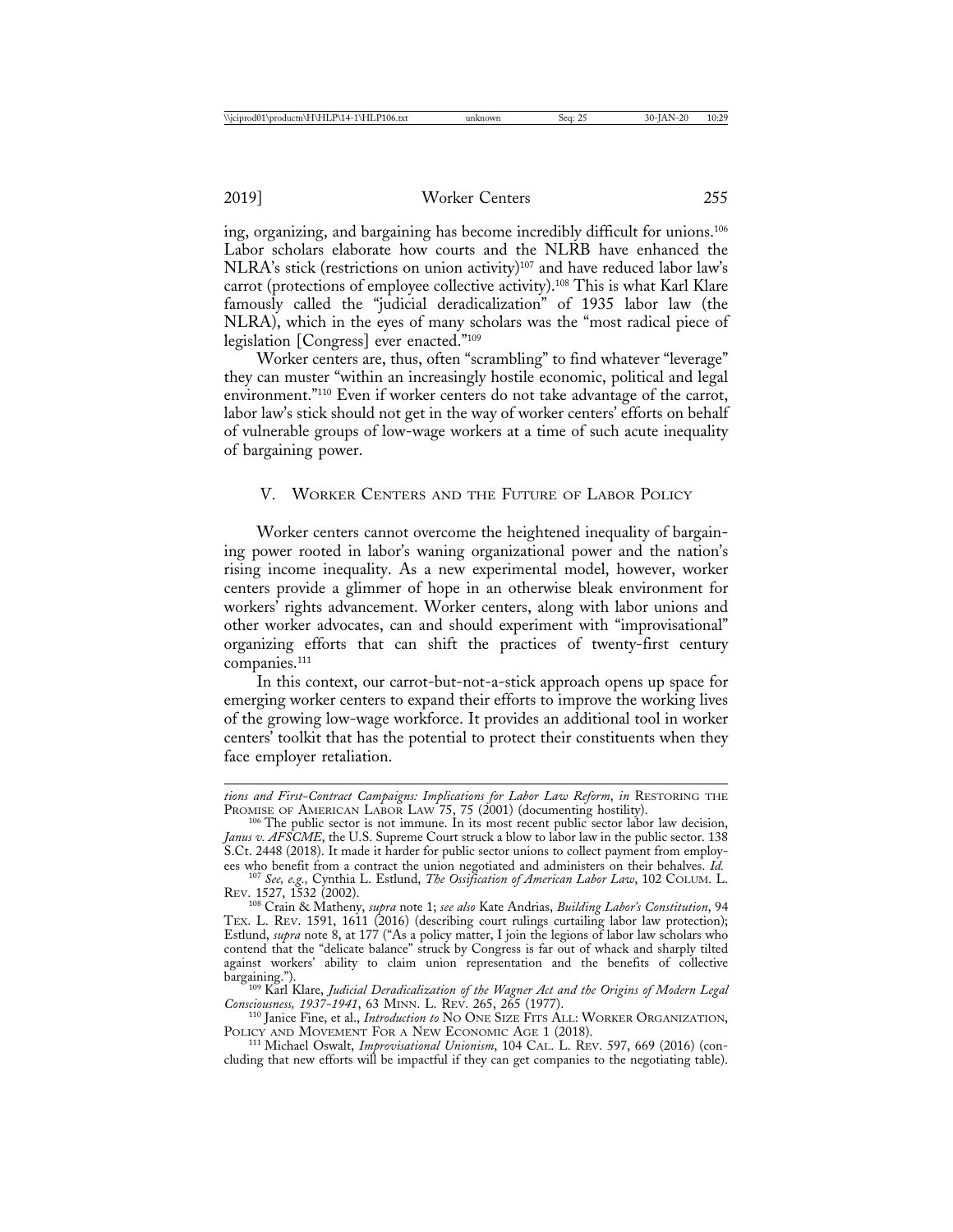As such, our approach proposes one way that labor law remains relevant without legislative reform. While legislative change is appealing,<sup>112</sup> the prospects for labor law reform, which improves upon existing New Deal legislation and policy directives, seems exceedingly dim.113 Even if legislative reform were possible, it would be hard to replicate the New Deal economic and social conditions that gave rise to labor law protections for employee organizing. It would be difficult to match, let along improve upon, the existing language of the NLRA.

Corporations have gained enormous power in American politics and the economy since the 1970s.114 In the 1970s, for instance, the business community mobilized to defeat a number of efforts to regulate the workplace, including a Labor Law Reform Bill. They successfully championed bills that favored business and increased income inequality, such as the Economic Recovery Tax Act.115 Since then, corporations, especially transnational corporations, have further tightened their hold on power by successfully elevating the locus of key policy-making to international agencies and quasi-judicial bodies far removed even from the US legislative process.<sup>116</sup>

As we consider how to reinvigorate labor policy we must keep these realities in mind. As Professor Lance Compa compellingly put it, we "must be careful" and not "so frustrated with problems and so enamored of novelty that we undermine hard-won foundations in our labor law system."117 In this spirit, we should take care to preserve (and ideally, to revive) the lofty New Deal goal of addressing inequality of bargaining power in the workplace.

<sup>112</sup> *See* Kate Andrias, *supra* note 1, at 8 (proposing "a new labor law" that would draw from European models to combine "bargaining that occurs in the public arena on a sectoral and regional basis-with both old and new forms of worksite representation.").

<sup>&</sup>lt;sup>113</sup> See Matthew Ginsburg, Nothing New Under the Sun: "The New Labor Law" Must Still *Grapple With the Traditional Challenges of Firm-Based Organizing and Building Self-Sustainable Worker Organizations*, 126 YALE L. J. F. 488, 489 (2017) (challenging the notion that advocates should take eye off of "employer-employee dyad," highlighting the urgency of "self-financing of worker organizations," and contending that mandatory sectoral bargaining is not

viable). <sup>114</sup> Michael Dreiling & Derek Darves, *Corporate Unity in American Trade Policy: A Network Analysis of Corporate-Dyad Political Action*, 116 AM. J. SOC. 1514, 1514 (2011); Kevin A. Young et al., *Capital Strikes as a Corporate Political Strategy: The Structural Power of Business in the Obama Era*, 46 POL. & SOC'Y 3, 28 (2018); *see generally* Harland Prechel, *Corporate Power and US Economic and Environmental Policy, 1978-2008*, 5 CAM. J. REGIONS ECON. & SOC'Y, 357 (2012); WILLIAM DOMHOFF, WHO RULES AMERICA? THE TRIUMPH OF THE CORPO-

RATE RICH vi (2014).<br><sup>115</sup> Patrick Akard, *Corporate Mobilization and Political Power: The Transformation of U.S. Economic Policy in the 1970s*, 57 AM. Soc. Rev. 597 (1992). <sup>116</sup> Nitsan Chorev, REMAKING U.S. TRADE POLICY: FROM PROTECTIONISM TO

GLOBALIZATION 10 (2007); *see generally* AMY QUARK, GLOBAL RIVALRIES (2013). <sup>117</sup> Lance Compa, *Not Dead Yet: Preserving Labor Law Strengths While Exploring New*

*Labor Law Strategies*, 4 U.C. IRVINE L. REV. 609, 612 (2014); *see also id.* ("Scrapping the NLRA and sanctions-based employment laws for untested alternatives could put workers and unions in a deeper hole. Instead of giant leaps in reforming labor and employment laws, we have the hard, unromantic job of making small steps forward.").